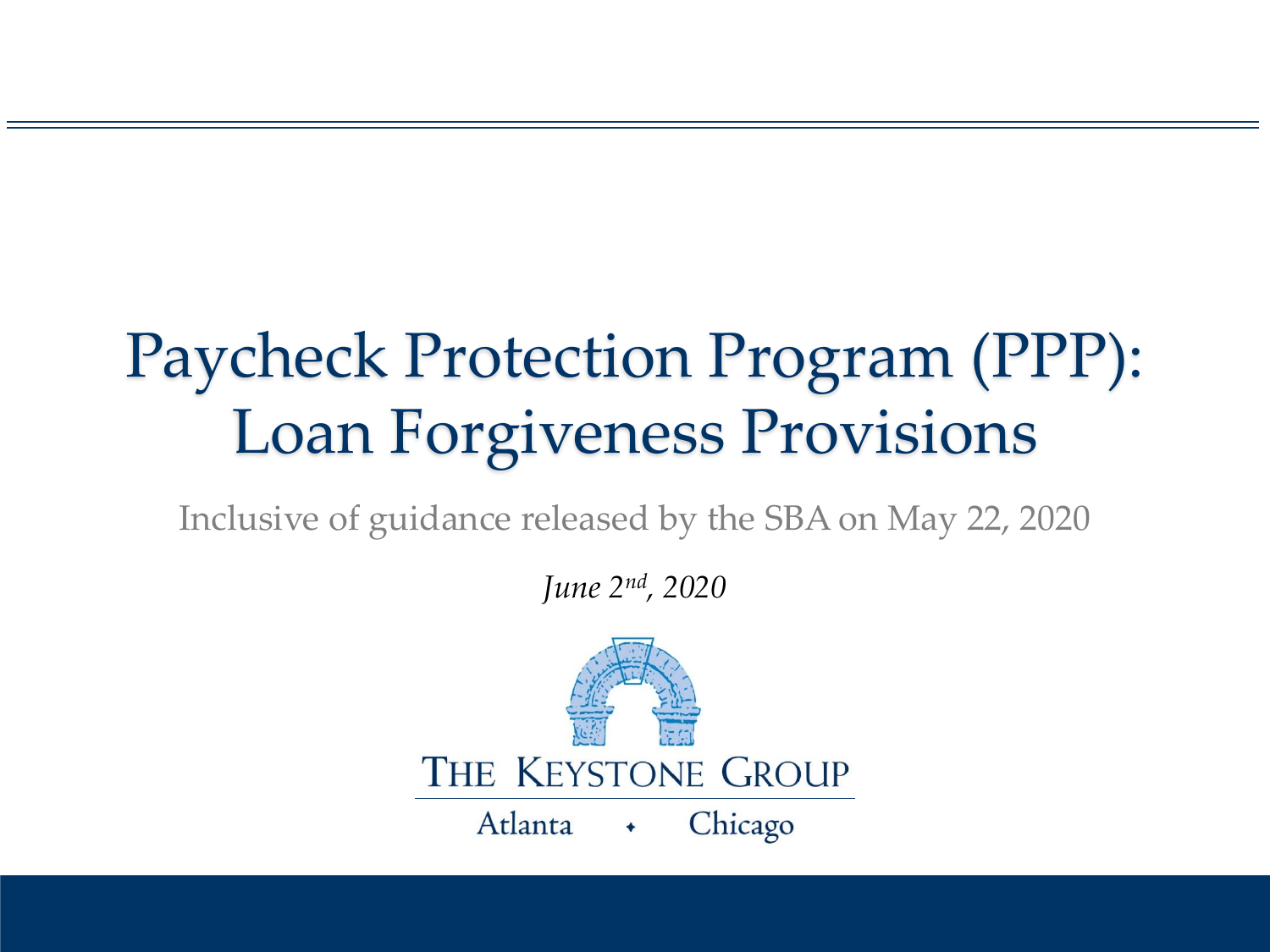The information provided in this document does not, and is not intended to, constitute legal advice; instead, all information, content, and material are for general informational purposes only. This information is subject to change as processes and procedures are developed in accordance with this new law.

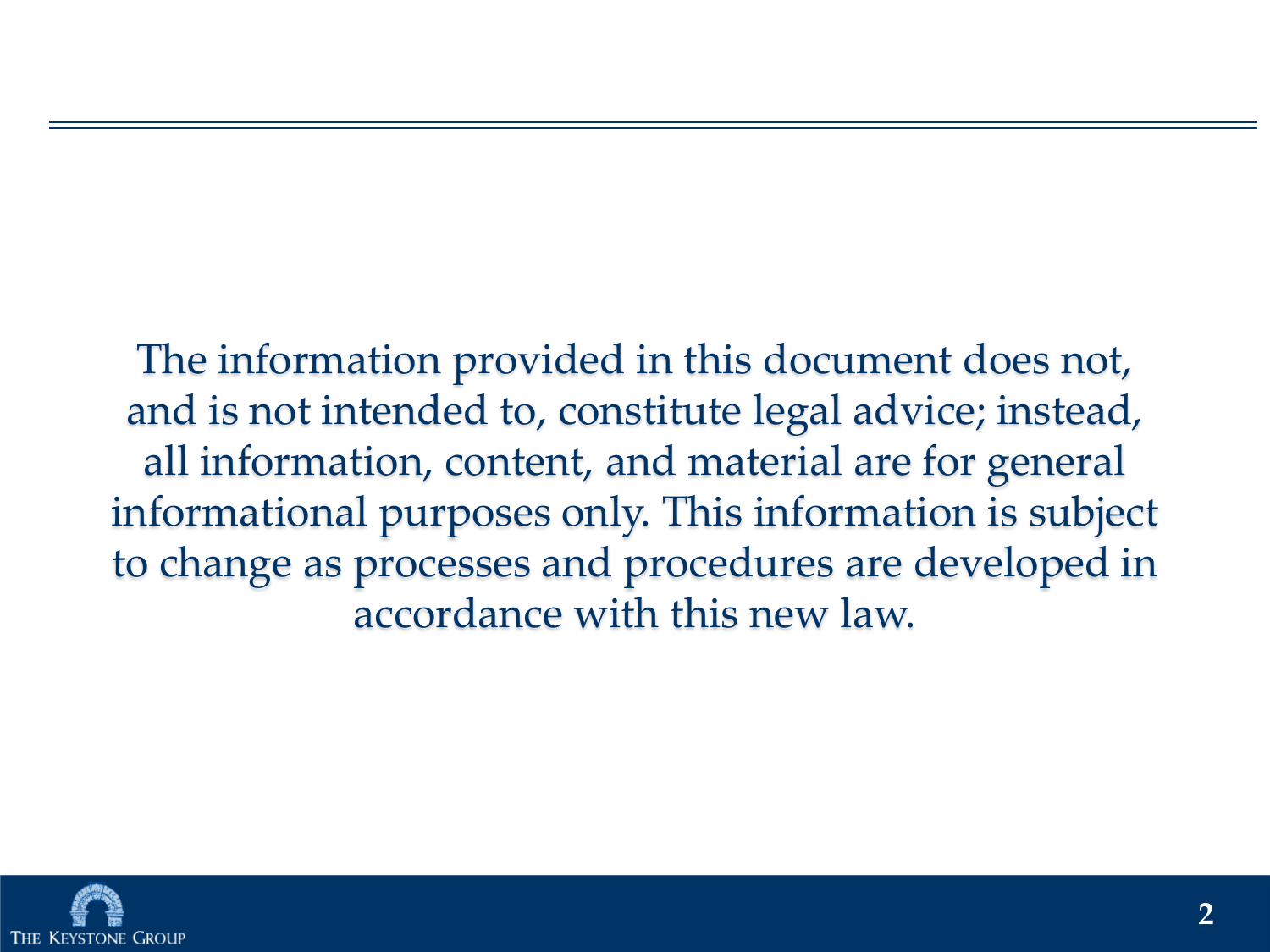|                | <b>Overview of PPP</b>                     |
|----------------|--------------------------------------------|
| 2 <sup>1</sup> | <b>Authorized Uses and Eligible Costs</b>  |
| $\overline{3}$ | <b>Loan Forgiveness Overview</b>           |
| $\overline{4}$ | <b>How to Calculate Forgiveness Amount</b> |
| 5              | <b>Applying for Loan Forgiveness</b>       |
| 6              | <b>Potential Changes in Legislation</b>    |

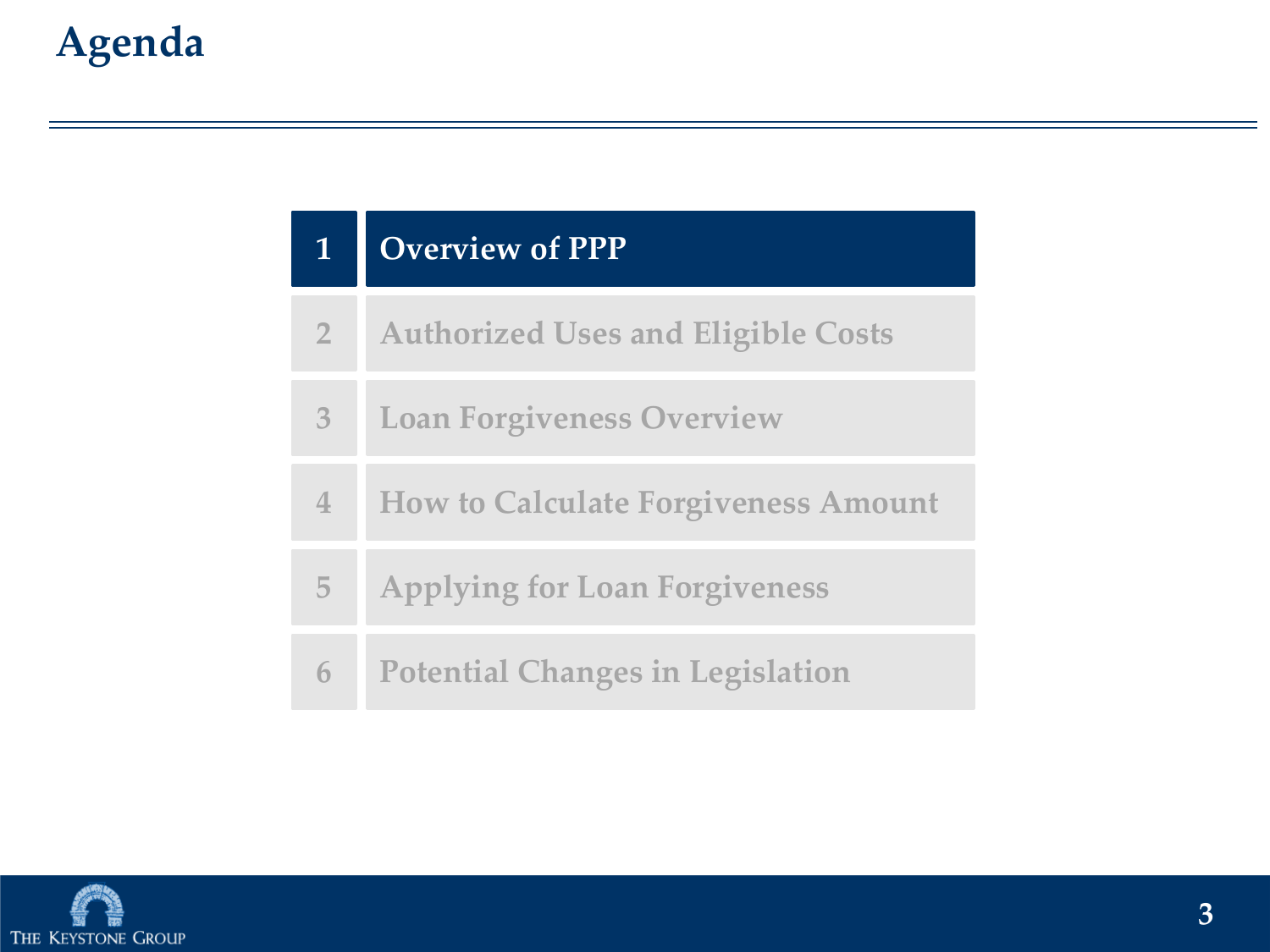### **Overview of Paycheck Protection Program**

*Support for Small Businesses*

**The Paycheck Protection Program (PPP) is designed to provide loans to small businesses to keep their workforce employed during the COVID-19 crisis.**

- Eligible businesses may apply for a loan through an SBA-approved lender
	- o Small-businesses may borrow up to 2.5 months worth of payroll expenses
	- o Loans need to be provided from February 15 to June 30, 2020
- Loan Forgiveness Eligibility and Loan Terms
	- o The SBA will forgive up to 8-weeks of eligible expenses
		- − At least 75% of the loan amount must be used for payroll costs
	- o Any remaining balance has a 2-year maturity and a 1% interest rate
	- o Loan payments will be deferred for 6 months
	- o No collateral or personal guarantees are required
	- o Neither the government nor lenders will charge small businesses any fees

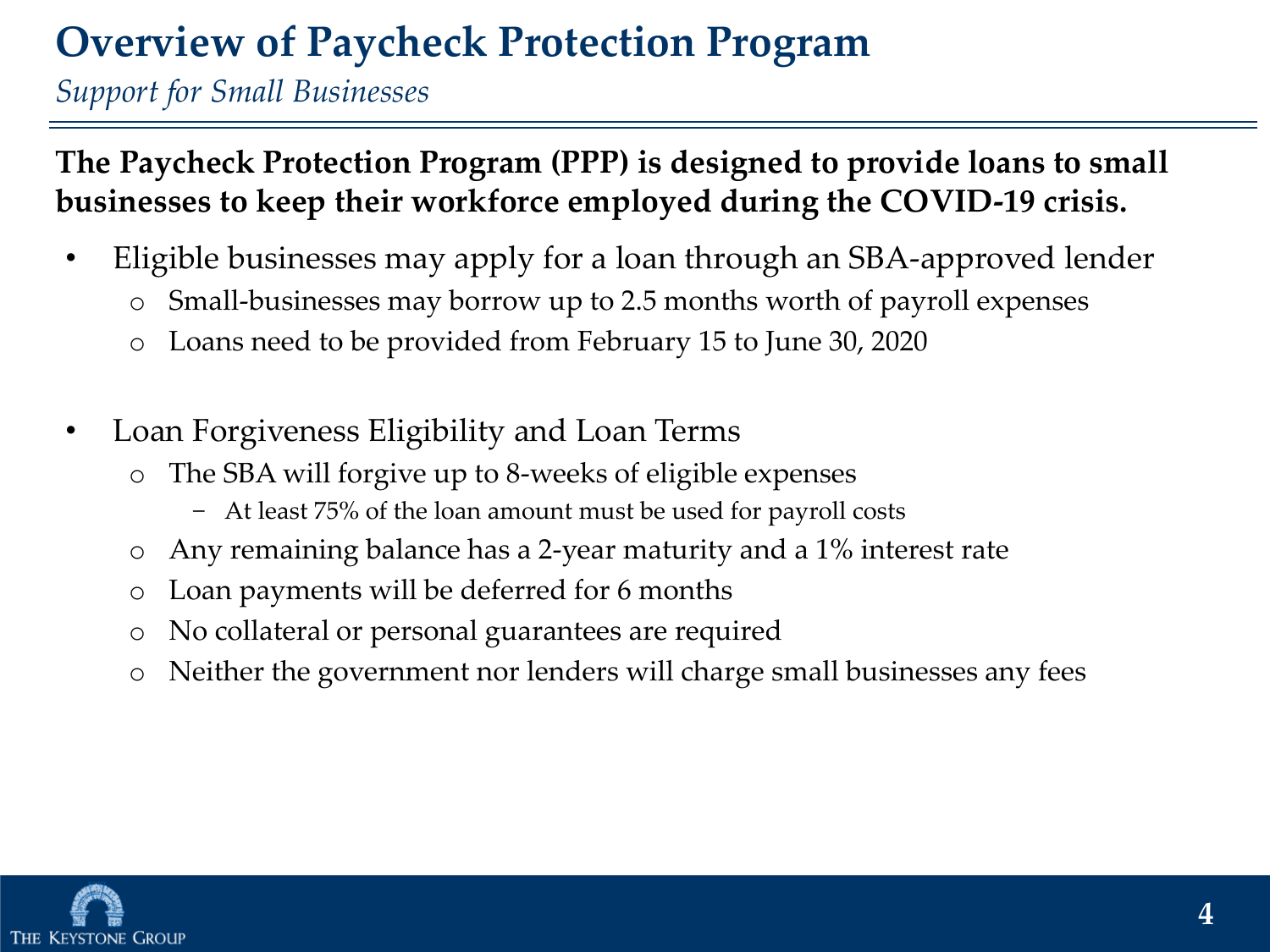| $\mathbf{1}$            | <b>Overview of PPP</b>                     |
|-------------------------|--------------------------------------------|
| $\overline{\mathbf{2}}$ | <b>Authorized Uses and Eligible Costs</b>  |
| $\overline{3}$          | <b>Loan Forgiveness Overview</b>           |
| $\overline{4}$          | <b>How to Calculate Forgiveness Amount</b> |
| 5                       | <b>Applying for Loan Forgiveness</b>       |
| 6                       | <b>Potential Changes in Legislation</b>    |

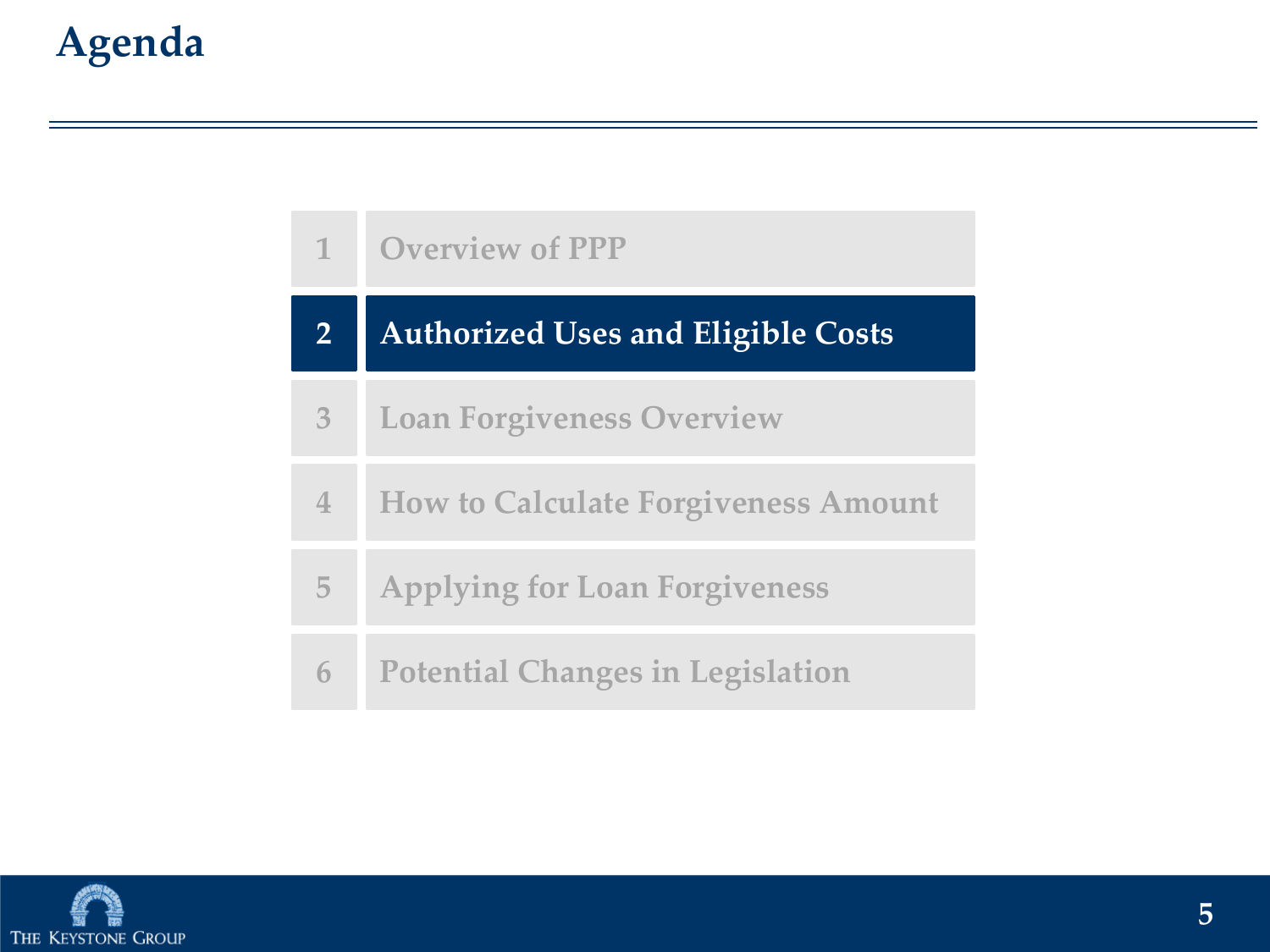### **Authorized Uses and Eligible Costs**

*Payroll*

**Companies must use at least 75% of their PPP funds for eligible payroll costs during the 8-week Covered Period\* as outlined below.** 

- Wages, salaries, and commissions (no more than \$100,000 per employee) o Pro-rated at a maximum of \$15,385 per employee for the 8-week period
- Benefits including group healthcare costs and paid sick leave
- Taxes on compensation

| What's included in "Payroll Costs"                                                                                                                                                                                                                                | What's not included                                                                                                                                                                                                                       |
|-------------------------------------------------------------------------------------------------------------------------------------------------------------------------------------------------------------------------------------------------------------------|-------------------------------------------------------------------------------------------------------------------------------------------------------------------------------------------------------------------------------------------|
| • Salaries, wages, commissions, or similar compensation<br>• Cash tips<br>• Payments for time off<br>• Separation allowances<br>• Group healthcare expenses including premiums<br>• Retirement benefits<br>• State or local taxes<br>• Contractor salary payments | • Wages over $$100,000$<br>• Taxes imposed or withheld under FICA, RRTA, and ITW<br>• Salaries for employees who live outside the US<br>• Leave payments for employees as provided by the second<br>COVID-19 law passed earlier this year |

\*Payroll costs **only** can be calculated using either the "Covered Period" or the "Alternative Covered Period" as defined in the PPP Loan Forgiveness Application (further explained later).

#### **The 75% requirement is applied to both loan forgiveness as well as general allowed use of the funds.**

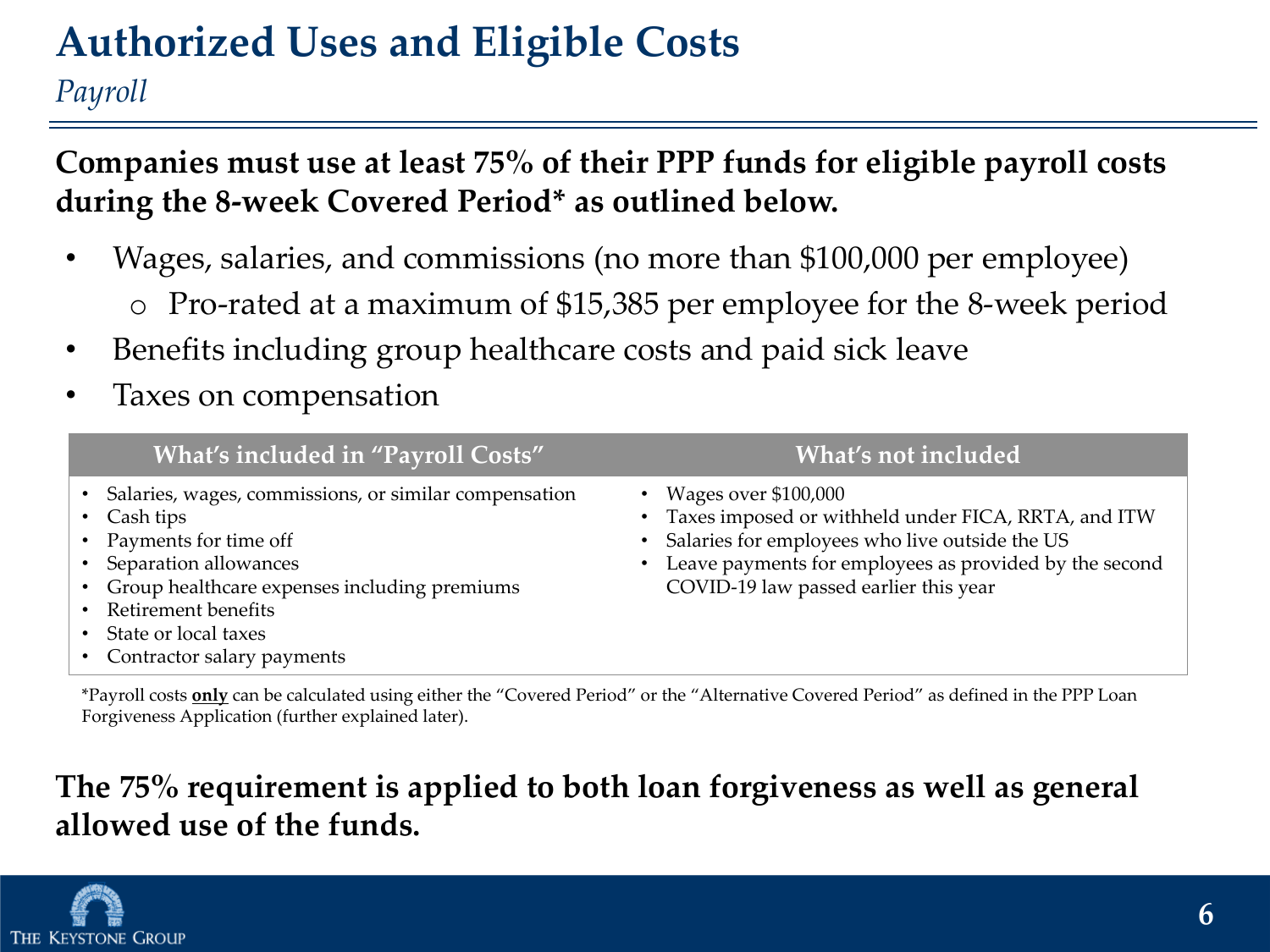### **Authorized Uses and Eligible Costs**

*Mortgage Interest, Rent, and Utilities*

**Companies may use up to 25% of their PPP loan funds to cover mortgage interest, rent, and utilities during the Covered Period as outlined below.** 

- Mortgage interest payments on real or personal property
	- o Includes the payment of interest (not including any prepayment or payment of principal) on business mortgages as well as loans on equipment, vehicles, etc.
- Rent or lease payments on real or personal property
	- Includes the lease of buildings or office space as well as equipment, vehicles, etc.
- Covered utility payments
	- o Specifically includes electricity, gas, water, transportation\*, telephone, and internet access

\*Transportation is not clearly defined but is widely believed to include the cost of gas and other costs that would typically be included as deductions on the business-tax return

#### **Eligible loans, leases, or utility services need to have originated prior to February 15, 2020 to qualify.**

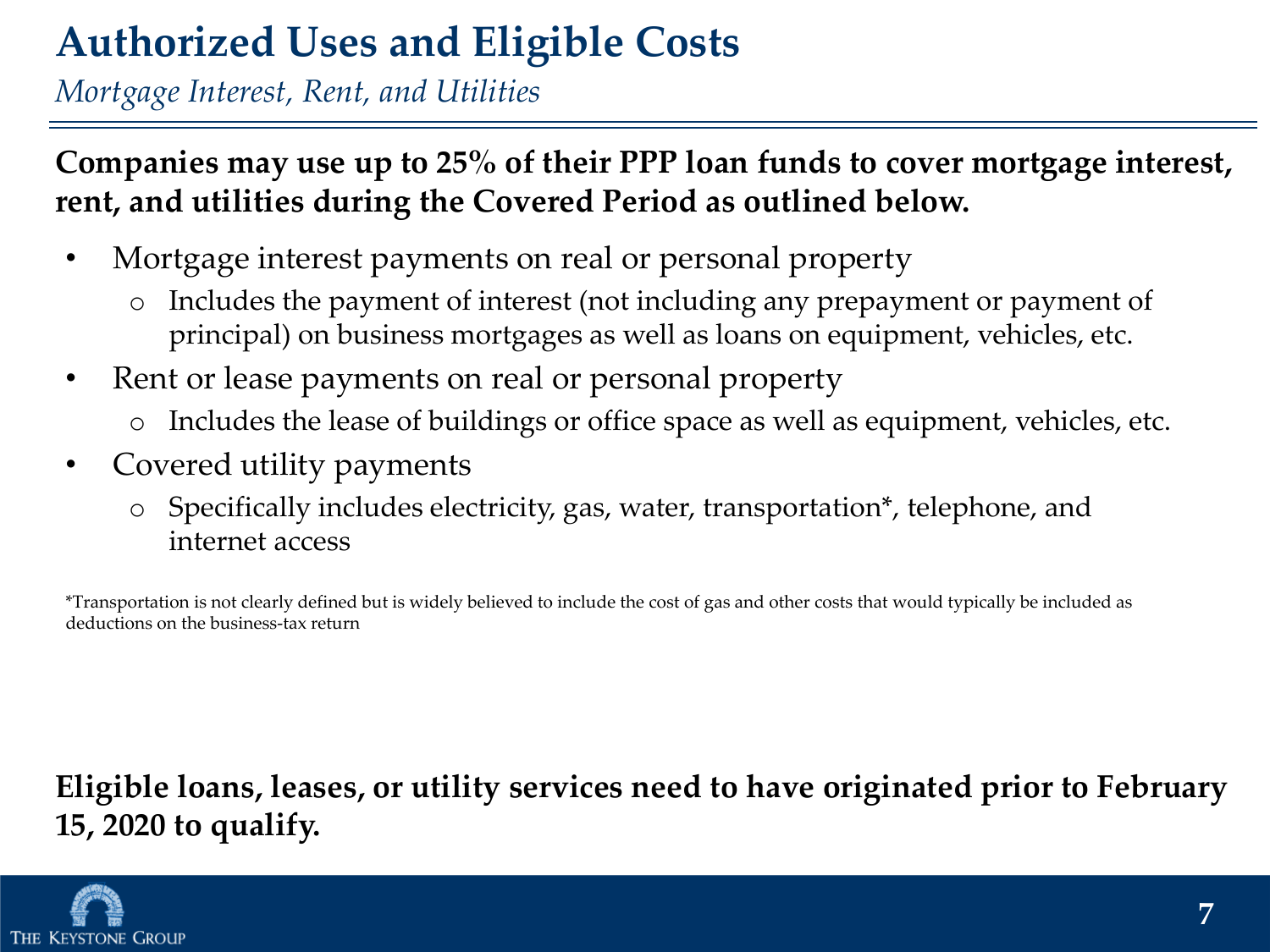| 1              | <b>Overview of PPP</b>                     |
|----------------|--------------------------------------------|
| $\overline{2}$ | <b>Authorized Uses and Eligible Costs</b>  |
| $\mathbf{3}$   | <b>Loan Forgiveness Overview</b>           |
| $\mathbf 4$    | <b>How to Calculate Forgiveness Amount</b> |
| $\overline{5}$ | <b>Applying for Loan Forgiveness</b>       |
|                | <b>Potential Changes in Legislation</b>    |

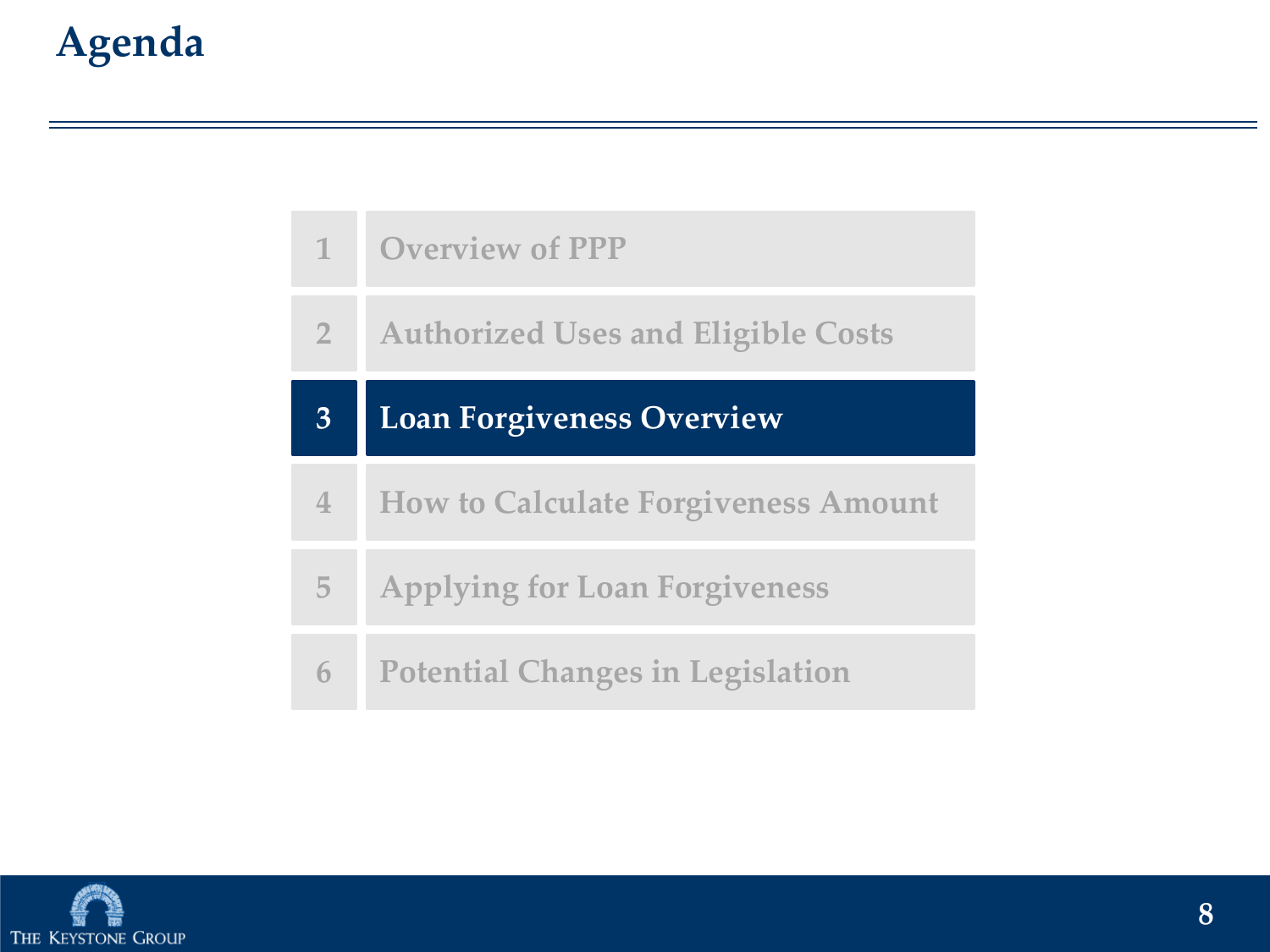### **Loan Forgiveness Overview**

*Loan Forgiveness Formula*

**The U.S. Small Business Administration (SBA) will forgive up to 100% of the loan amount by using the following formula:**



**Of note, at least 75% of the Forgiveness Amount must have been used for payroll. Otherwise the max forgiveness = Eligible Payroll Costs divided by 0.75.**

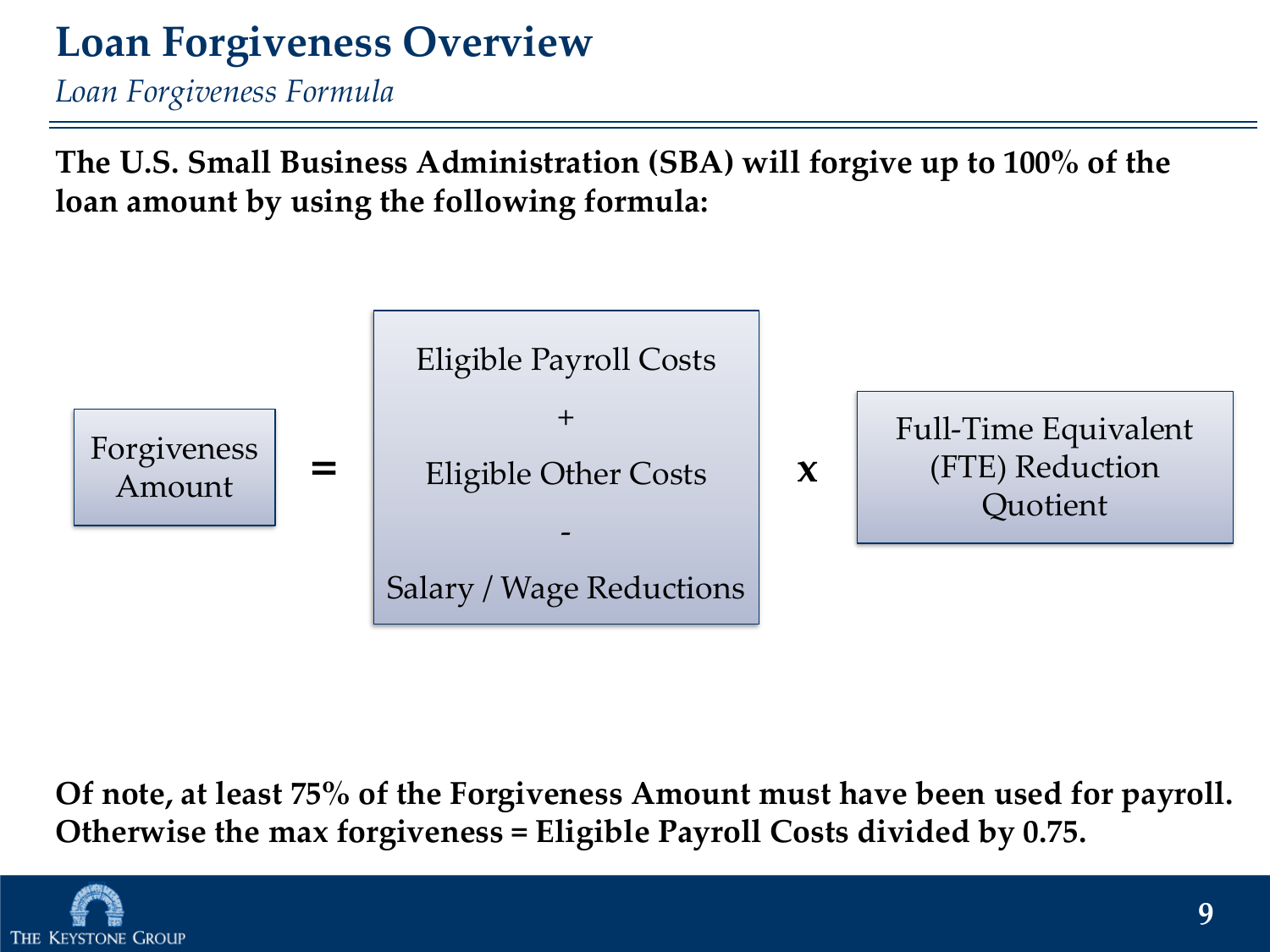| $\mathbf{1}$   | <b>Overview of PPP</b>                     |
|----------------|--------------------------------------------|
| 2 <sup>1</sup> | <b>Authorized Uses and Eligible Costs</b>  |
| $\overline{3}$ | <b>Loan Forgiveness Overview</b>           |
|                |                                            |
| 4              | <b>How to Calculate Forgiveness Amount</b> |
| 5              | <b>Applying for Loan Forgiveness</b>       |

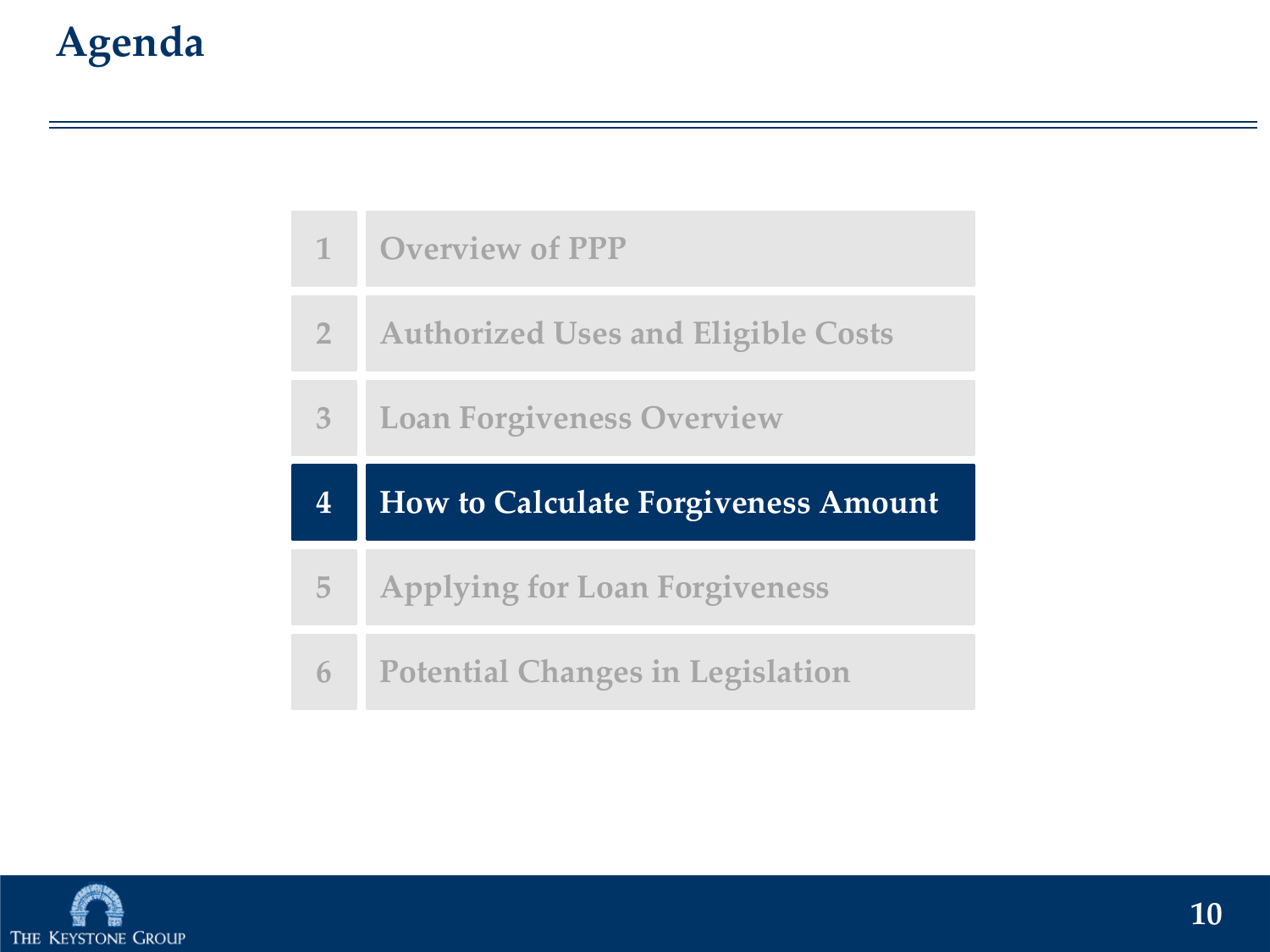*Order of Operations*

**Calculating the Forgiveness Amount can be simplified into a three-step approach:** 

1) Calculate total eligible payroll and other costs during the 8-weeks (56 days)

2) Adjust "Modified Total" for salary / wage reductions and full-time equivalent (FTE)

3) Test the 75% payroll cost requirement

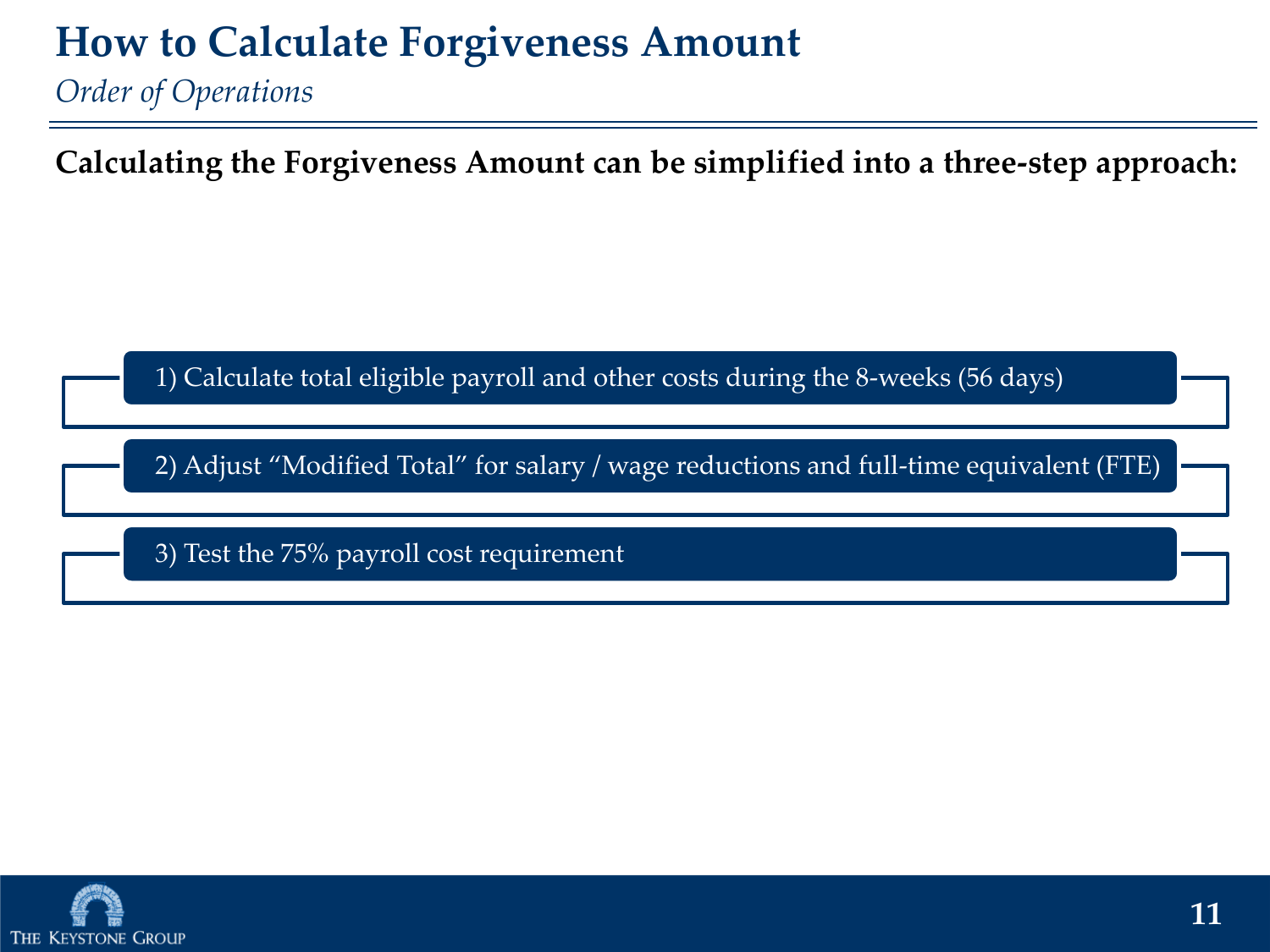*Order of Operations*

**Calculating the Forgiveness Amount can be simplified into a three-step approach:**

1) Calculate total eligible payroll and other costs during the 8-weeks (56 days)

- •Payroll costs during the "Covered Period" or the "Alternate Covered Period" plus,
- •Mortgage interest, rent, and utility costs during the "Covered Period" only

2) Adjust "Modified Total" for salary / wage reductions and full-time equivalent (FTE)

- •Forgiveness Amount is reduced if:
	- Wages / hours have been decreased by more than 25% and are not restored by June 30<sup>th</sup>
	- The employer (Borrower) does not bring back the same number of FTE employees

#### 3) Test the 75% payroll cost requirement

- •The Total Forgiveness Amount is the lesser of:
	- •The "Modified Total" (total eligible costs less the adjustments from step 2)
	- •The total PPP loan amount
	- •Payroll Cost 75% Requirement (total eligible payroll costs divided by .75)

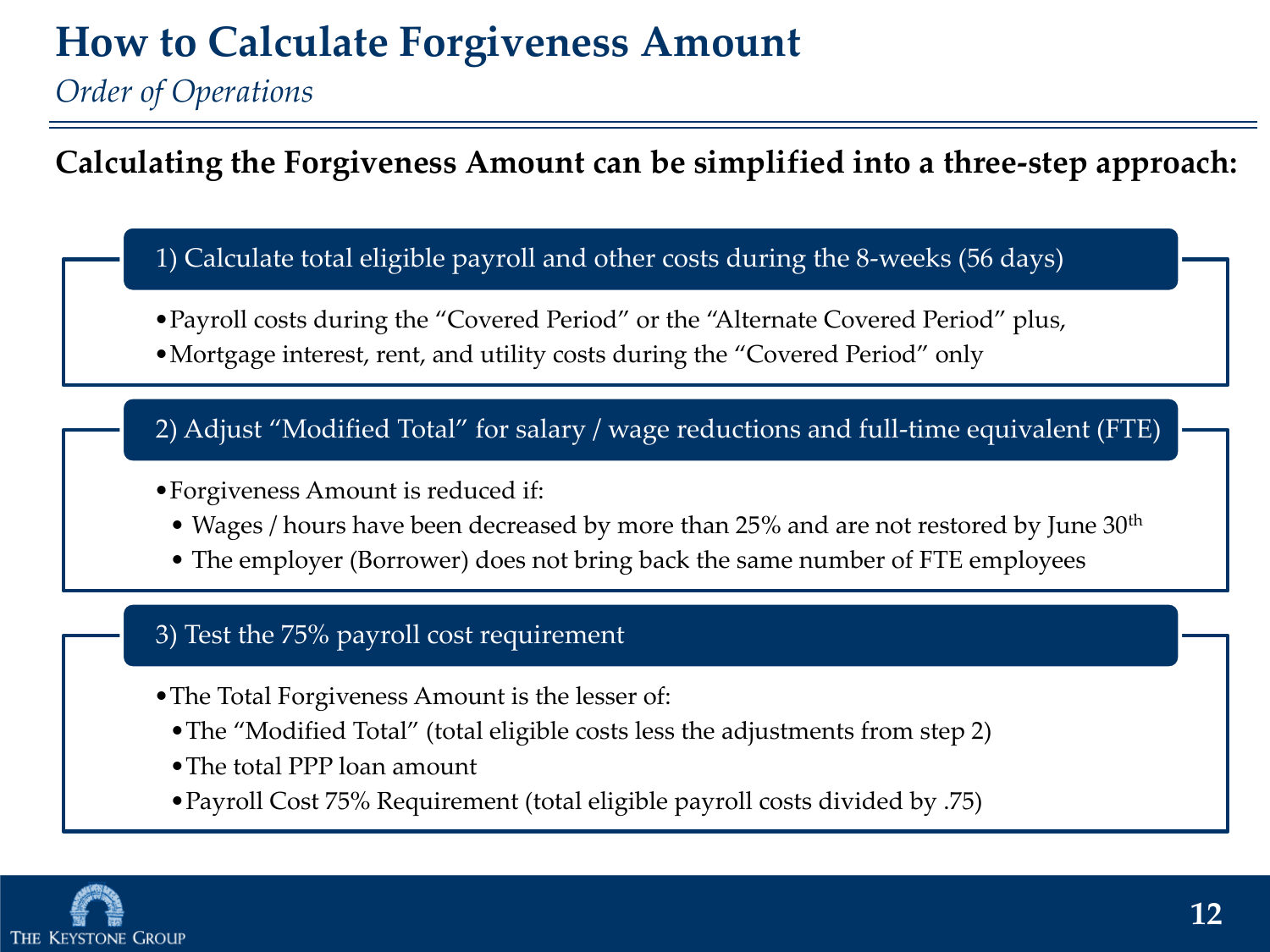| 1) Calculate total eligible payroll and other costs during the 8-weeks (56 days)  |  |
|-----------------------------------------------------------------------------------|--|
| Adjust "Modified Total" for salary / wage reductions and full-time equivalent (F1 |  |
| Test the 75% payroll cost requirement.                                            |  |

*Cost Eligibility for Forgiveness*

**Borrowers are eligible for forgiveness up to the sum of eligible costs during the 8-week Covered Period.**

- The 8-week (56 day) "Covered Period" begins the day the loan is funded by your Lender
	- o If the loan was disbursed in multiple payments, the date of the first disbursement would typically mark the first day of the Covered Period
- For payroll calculations only, an "Alternate Covered Period" may be used if the company (Borrower) utilizes a bi-weekly or more frequent pay period
	- o If this criteria is met, the company may choose to use the first day of the first pay period following the date the loan was funded as the start date.
		- − The Alternate Covered Period would include the sequential 8 weeks (56 days).
	- o This allows borrowers to align their Covered Period with their payroll period.
	- o Note: The Alternate Covered Period can only be used for calculating payroll costs, and all other eligible costs should be calculated using the Covered Period.

**Eligible costs include expenses paid** *or* **incurred in the applicable period, but no expense may be double-counted.**

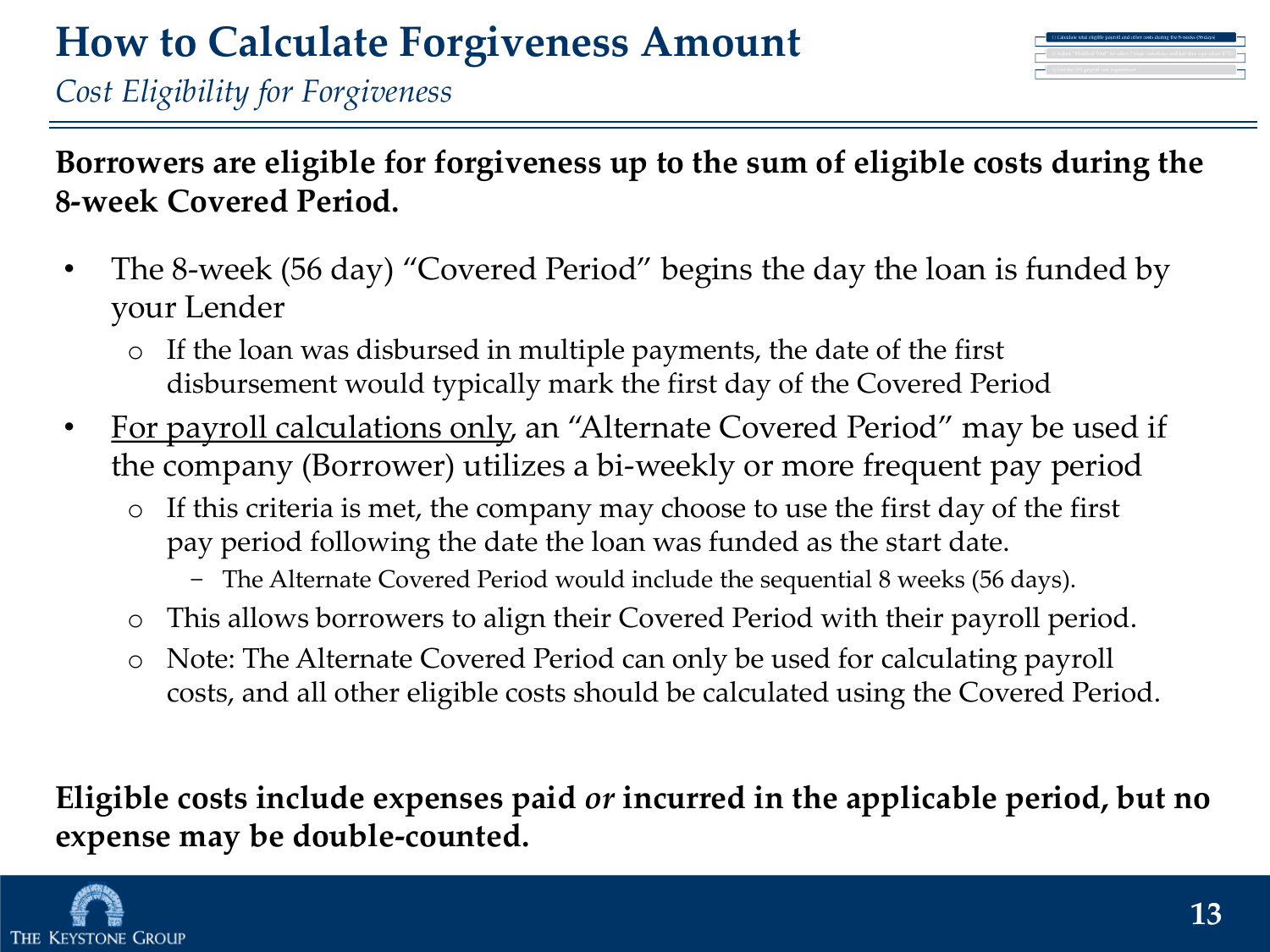*Covered Period*

**Below is an example of an 8-week Covered Period during which eligible costs may be counted towards loan forgiveness:**

|     |              |     |     |                 |     | <b>APRIL 2020</b> |     |     |     |     |     |     | <b>MAY 2020</b> |     |     |     |     |            |                   | <b>JUNE 2020</b> |
|-----|--------------|-----|-----|-----------------|-----|-------------------|-----|-----|-----|-----|-----|-----|-----------------|-----|-----|-----|-----|------------|-------------------|------------------|
| Sun | Mon          | Tue | Wed | Thu             | Fri | Sat               | Sun | Mon | Tue | Wed | Thu | Fri | Sat             | Sun | Mon | Tue | Wed | <b>Thu</b> | Fri               | Sat              |
|     |              |     |     |                 |     |                   |     |     |     |     |     |     |                 |     |     |     |     |            |                   |                  |
|     |              |     |     | 2               | 3   | 4                 |     |     |     |     |     |     | 2               |     |     | 2   | 3   | 4          | 5                 | $\overline{6}$   |
|     |              |     |     |                 |     |                   |     |     |     |     |     |     |                 |     |     |     |     |            |                   |                  |
| 5   | 6            |     | 8   | 9               | 10  | 11                | 3   | 4   | 5   | 6   |     | 8   | $\overline{9}$  |     | 8   | 9   | 10  | 11         | $12 \overline{ }$ | 13               |
|     |              |     |     |                 |     |                   |     |     |     |     |     |     |                 |     |     |     |     |            |                   |                  |
| 12  | $13^{\circ}$ | 14  | 15  | 16              | 17  | <b>18</b>         | 10  | 11  | 12  | 13  | 14  | 15  | 16              | 14  | 15  | 16  | 17  | 18         | 19                | 20               |
|     |              |     |     |                 |     |                   |     |     |     |     |     |     |                 |     |     |     |     |            |                   |                  |
| 19  | 20           | 21  | 22  | 23              | 24  | 25                | 17  | 18  | 19  | 20  | 21  | 22  | $\overline{23}$ | 21  | 22  | 23  | 24  | 25         | 26                | 27               |
|     |              |     |     |                 |     |                   |     |     |     |     |     |     |                 |     |     |     |     |            |                   |                  |
| 26  | 27           | 28  | 29  | 30 <sup>°</sup> |     |                   | 24  | 25  | 26  | 27  | 28  | 29  | $-30$           | 28  | 29  | 30  |     |            |                   |                  |
|     |              |     |     |                 |     |                   |     |     |     |     |     |     |                 |     |     |     |     |            |                   |                  |
|     |              |     |     |                 |     |                   | 31  |     |     |     |     |     |                 |     |     |     |     |            |                   |                  |

Legend:

- Loan Origination Date (date of first disbursement from lender)

**- Covered Period** 

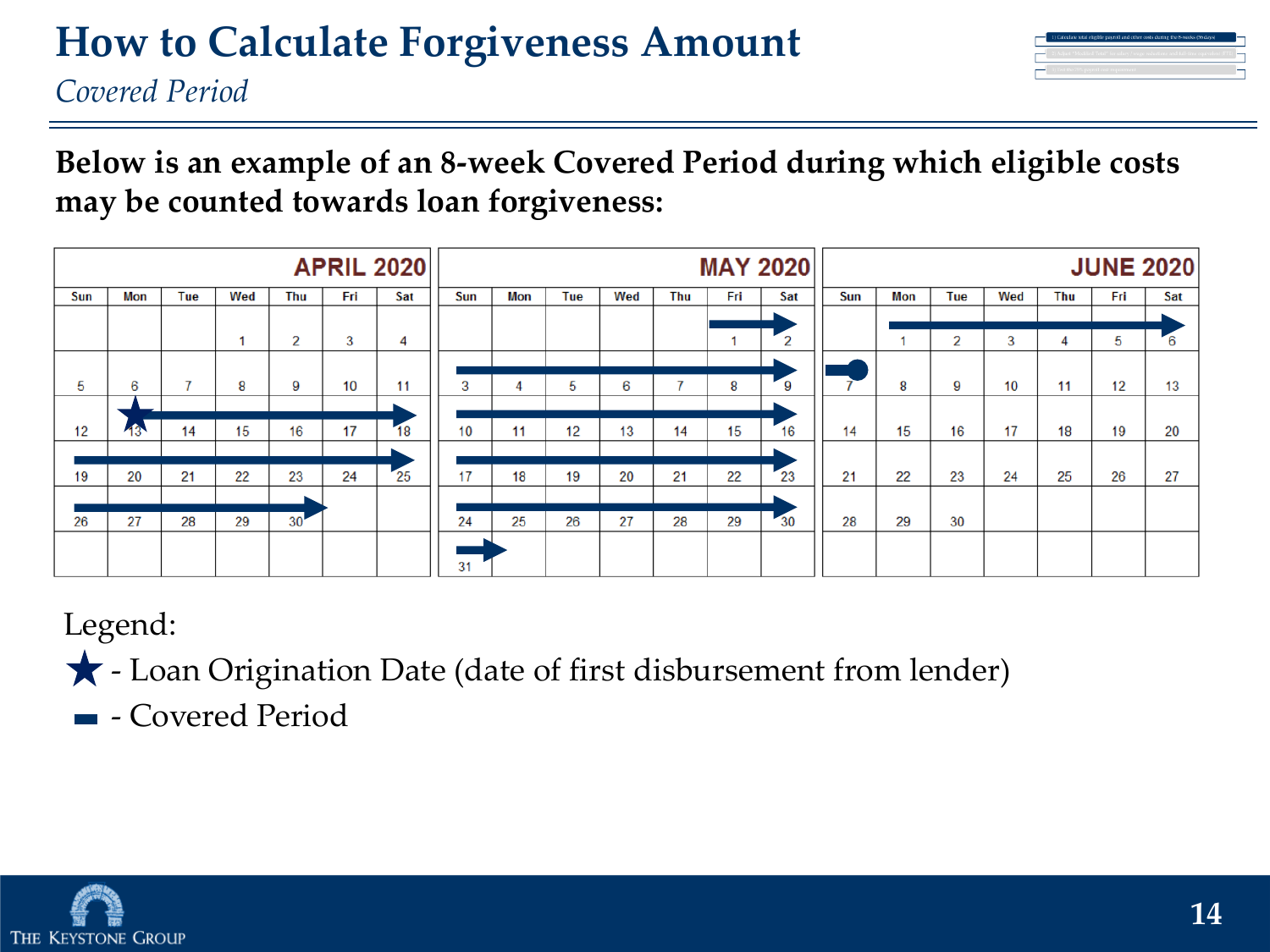*Covered Period*

**Here is an example of a borrower that choses to use an Alternate Covered Period for payroll costs, alongside the required Covered Period for other costs:** 

|     |     |     |     |                 |     | <b>APRIL 2020</b> |     |     |     |     |     |     | <b>MAY 2020</b> |     |     |     |     |            |     | <b>JUNE 2020</b> |
|-----|-----|-----|-----|-----------------|-----|-------------------|-----|-----|-----|-----|-----|-----|-----------------|-----|-----|-----|-----|------------|-----|------------------|
| Sun | Mon | Tue | Wed | Thu             | Fri | Sat               | Sun | Mon | Tue | Wed | Thu | Fri | Sat             | Sun | Mon | Tue | Wed | <b>Thu</b> | Fri | Sat              |
|     |     |     |     |                 |     |                   |     |     |     |     |     |     | __              |     |     |     |     |            |     |                  |
|     |     |     |     | 2               | 3   | 4                 |     |     |     |     |     |     | $\sim$          |     |     | 2   | 3   |            | b   |                  |
|     |     |     |     |                 |     |                   |     |     |     |     |     |     | —<br>—          |     |     |     |     |            |     |                  |
| 5   | 6   | н., | 8   | 9               | 10  | 11                | 3   | 4   | 5   | 6   |     | 8   | 9               |     | 8   | 9   | 10  | 11         | 12  | 13               |
|     |     |     |     |                 |     |                   |     |     |     |     |     |     | −               |     |     |     |     |            |     |                  |
| 12  | 13  | 14  | 15  | 16              | 17  | 18                | 10  | 11  | 12  | 13  | 14  | 15  | 16              | 14  | 15  | 16  | 17  | 18         | 19  | 20               |
|     |     |     |     |                 |     |                   |     |     |     |     |     |     | ┬               |     |     |     |     |            |     |                  |
| 19  | 20  | 21  | 22  | 23              | 24  | 25                | 17  | 18  | 19  | 20  | 21  | 22  | 23              | 21  | 22  | 23  | 24  | 25         | 26  | 27               |
|     |     |     |     |                 |     |                   |     |     |     |     |     |     |                 |     |     |     |     |            |     |                  |
| 26  | 27  | 28  | 29  | 30 <sup>7</sup> |     |                   | 24  | 25  | 26  | 27  | 28  | 29  | $\frac{1}{30}$  | 28  | 29  | 30  |     |            |     |                  |
|     |     |     |     |                 |     |                   |     |     |     |     |     |     |                 |     |     |     |     |            |     |                  |
|     |     |     |     |                 |     |                   | 31  |     |     |     |     |     |                 |     |     |     |     |            |     |                  |

Legend:

- Loan Origination Date (date of first disbursement from lender)
- **-** Covered Period
- First Day of First Pay Period Following Loan Origination Date
- Alternate Covered Period

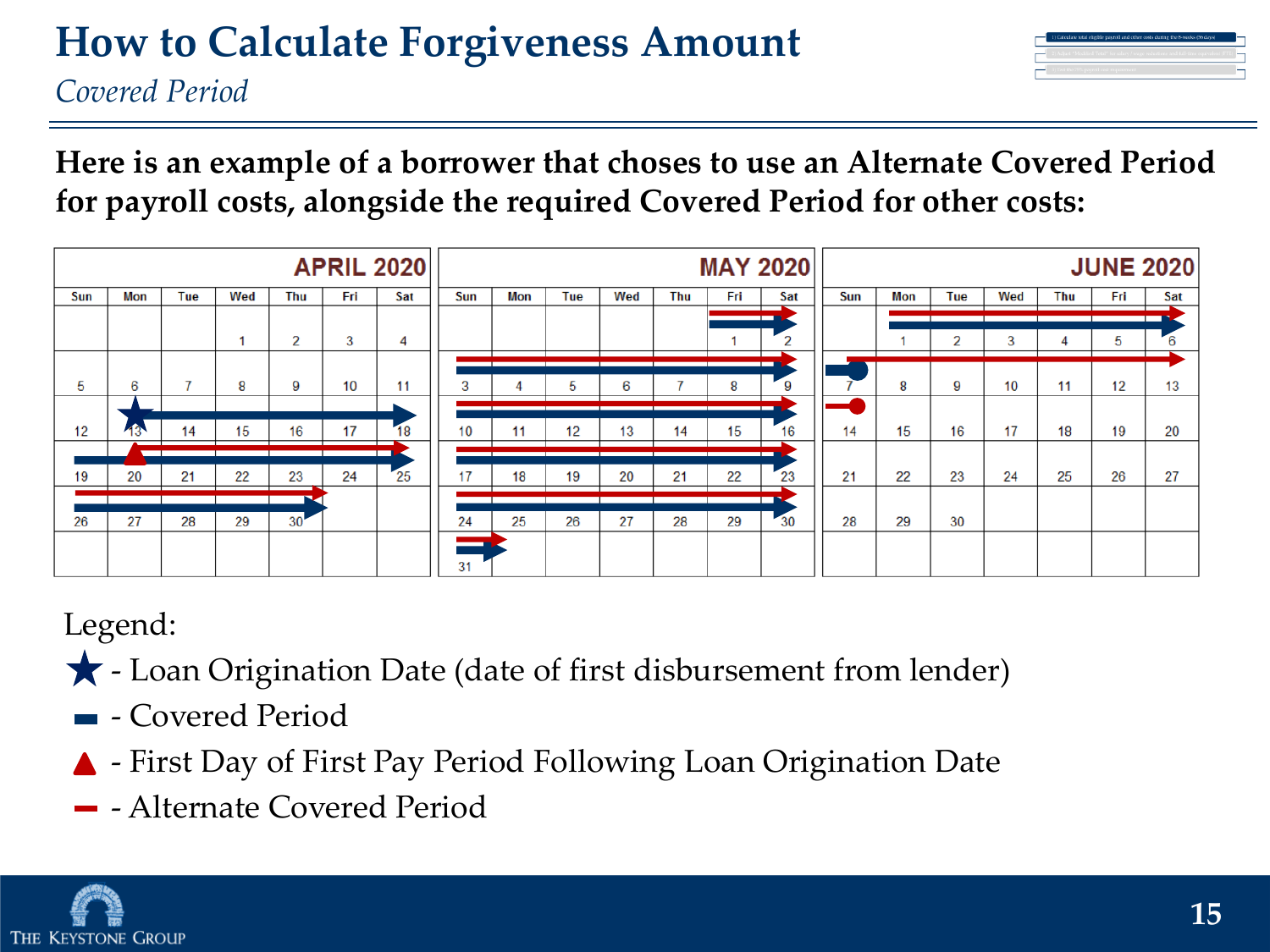*Adjustment for Salary / Hourly Wage Reductions*



#### **If salaries or wages for any protected worker\* have been reduced by more than 25%, the Borrower may need to make a reduction to their Forgiveness Amount.**

- Safe harbor
	- o Employees whose pay was reduced from February 15, 2020 to April 26, 2020 and is reinstated in full by no later than June 30, 2020 do not require a reduction
		- − Important: restoration of wages must be to 100% of Feb 15, 2020 rate of pay to qualify
	- o Note: An employee whose wages were reduced after April 26, 2020 will not qualify
- Calculating the reduction amount:
	- o The reduction analysis must be completed individually for each employee
	- o For each non-exempt employee (a) compare the average rate of pay during the Covered Period or Alternate Covered Period with his / her average rate of pay in Q1 2020, (b) determine the average weekly difference in pay above the 25% threshold, and (c) multiply by 8 to determine that employee's total reduction
	- o A template for the calculation can be found on the [PPP Schedule A Worksheet](https://www.sba.gov/sites/default/files/2020-05/3245-0407%20SBA%20Form%203508%20PPP%20Forgiveness%20Application.pdf)

\*Employees are exempt (not classified as a protected worker) if they received, during any single pay period in 2019, wages or salary at an annualized rate of pay in an amount more than \$100,000

#### **According to the published guidelines, the Salary / Hourly Wage Reduction adjustment must be applied before the FTE reduction.**

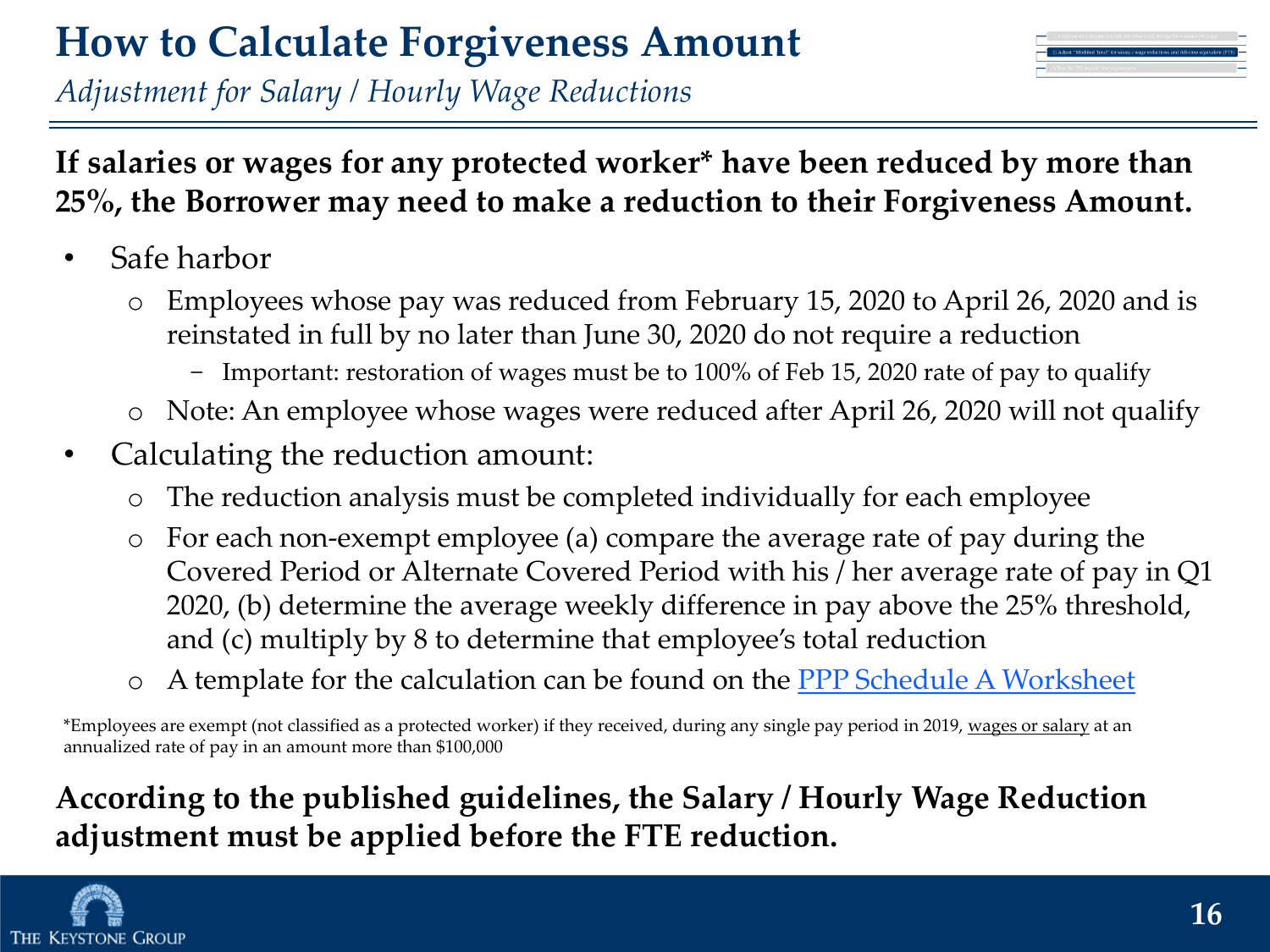### **Loan Forgiveness**

*Example: Adjustment for Salary / Hourly Wage Reductions*

#### **Individually determine if safe harbor applies for each employee.**

|                               | 1) Enter each employee<br>in a table line                                               |                                                                                                       |                                                  |                                                                                                               | 2) If wage reduction (column 3 divided<br>by column 2) is less than 25% then safe<br>harbor applies, and/or |                                                                                                    |                                                   |                    |                            |                          |  |  |
|-------------------------------|-----------------------------------------------------------------------------------------|-------------------------------------------------------------------------------------------------------|--------------------------------------------------|---------------------------------------------------------------------------------------------------------------|-------------------------------------------------------------------------------------------------------------|----------------------------------------------------------------------------------------------------|---------------------------------------------------|--------------------|----------------------------|--------------------------|--|--|
| Employee<br><b>Identifier</b> | <b>Annual Salary</b><br>or Hourly Wage<br><b>Between</b><br>$1/1/2020$ and<br>3/31/2020 | <b>Average Annual</b><br><b>Salary or</b><br><b>Hourly Wage</b><br>Period or<br>Alternative<br>Period | during Covered or Hourly Wage<br>as of 2/15/2020 | <b>Annual Salary</b><br>Annual Salary or Hourly Wage Annual Salary<br>between<br>$2/15/2020$ and<br>4/26/2020 | or Hourly Wage<br>as of 6/30/2020                                                                           | Average<br>Number of<br><b>Hours Worked /</b><br><b>Week Between</b><br>$1/1/2020$ and<br>3/1/2020 | 75% Threshold<br>$\frac{6}{6}$ retained<br>wages) | <b>Safe Harbor</b> |                            | Reduction<br>Calculation |  |  |
|                               | $\frac{1}{2}$<br>80,000 \$                                                              | 70,000 \$                                                                                             | 70,000 \$                                        | 70,000 \$                                                                                                     | 70,000                                                                                                      | 40                                                                                                 | 88%                                               | <b>YES</b>         | $\boldsymbol{\mathsf{\$}}$ |                          |  |  |
| $\overline{2}$                | \$<br>$90,000$ \$                                                                       | $40,000$ \$                                                                                           | 40,000 \$                                        | $40,000$ \$                                                                                                   | 40,000                                                                                                      | 30                                                                                                 | 44%                                               | NO                 | $\$\,$                     | 4,231                    |  |  |
| 3                             | \$<br>$15 \text{ }$ \$                                                                  |                                                                                                       | $10 \text{ }$ \$                                 | 10 <sup>5</sup>                                                                                               | 10 <sub>5</sub><br>10                                                                                       | 40                                                                                                 | 67%                                               | NO                 | $\$\$                      | 400                      |  |  |
| 4                             | \$<br>$12 \text{ }$ \$                                                                  |                                                                                                       | 10 <sup>5</sup>                                  | 10 <sub>5</sub>                                                                                               | 10 <sup>5</sup><br>10                                                                                       | 20                                                                                                 | 83%                                               | <b>YES</b>         | \$                         |                          |  |  |
| 5                             | $\mathfrak{S}$<br>$14 \text{ }$ \$                                                      |                                                                                                       | 10 <sub>5</sub>                                  | 10 <sup>5</sup>                                                                                               | 10<br>$10 \text{ }$ \$                                                                                      | 10                                                                                                 | 71%                                               | NO                 | $\$\,$                     | 40                       |  |  |
| <b>TOTAL</b>                  |                                                                                         |                                                                                                       |                                                  |                                                                                                               |                                                                                                             |                                                                                                    |                                                   |                    | $\mathfrak{S}$             | 4,671                    |  |  |
|                               |                                                                                         |                                                                                                       |                                                  |                                                                                                               |                                                                                                             |                                                                                                    |                                                   |                    |                            |                          |  |  |

3) If restored wages (column 6) are greater than 2/15 wages (column 4), safe harbor also applies



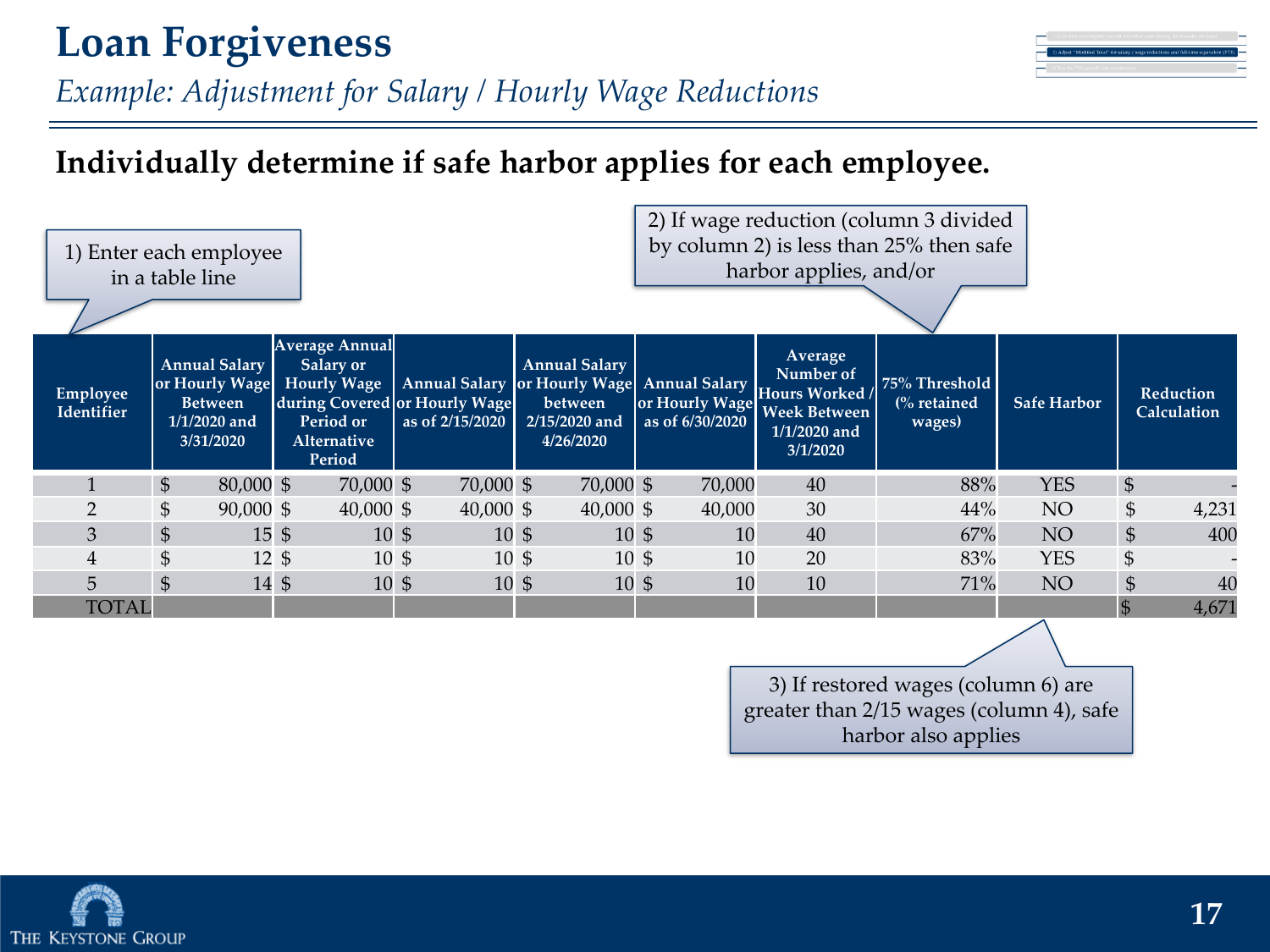### **Loan Forgiveness**

#### **The reduction amount for each non-exempt employee is the dollar amount of wage reductions greater than 25% over the 8-week period.**

For each salaried worker, multiply Q1 salary (column 2) by .75 and subtract Covered Period wages (column 3). Divide this number by 52 and multiply by 8.

| Employee<br>Identifier |                | <b>Average Annual</b><br><b>Annual Salary</b><br>Salary or<br><b>Hourly Wage</b><br>or Hourly Wage<br><b>Between</b><br>$1/1/2020$ and<br>Period or<br>3/31/2020<br><b>Alternative</b><br>Period |  | <b>Annual Salary</b><br>Annual Salary or Hourly Wage Annual Salary<br>during Covered or Hourly Wage<br>between<br>as of 2/15/2020<br>2/15/2020 and<br>4/26/2020 |  |                      | or Hourly Wage<br>as of 6/30/2020 |                 | Average<br>Number of<br>Hours Worked /<br><b>Week Between</b><br>$1/1/2020$ and<br>3/1/2020 | 75% Threshold<br>$\frac{6}{6}$ retained<br>wages) | <b>Safe Harbor</b> | <b>Reduction</b><br>Calculation |            |                           |       |
|------------------------|----------------|--------------------------------------------------------------------------------------------------------------------------------------------------------------------------------------------------|--|-----------------------------------------------------------------------------------------------------------------------------------------------------------------|--|----------------------|-----------------------------------|-----------------|---------------------------------------------------------------------------------------------|---------------------------------------------------|--------------------|---------------------------------|------------|---------------------------|-------|
|                        | $\mathfrak{S}$ | $80,000$ \$                                                                                                                                                                                      |  | 70,000 \$                                                                                                                                                       |  | 70,000 \$            |                                   | 70,000 \$       |                                                                                             | 70,000                                            | 40                 | 88%                             | YES        | $\frac{1}{2}$             |       |
| ∍                      | $\mathfrak{S}$ | $90,000$ \$                                                                                                                                                                                      |  | $40,000$ \$                                                                                                                                                     |  | $40,000 \text{ }$ \$ |                                   | $40,000$ \$     |                                                                                             | 40,000                                            | 30                 | 44%                             | NO         | \$                        | 4,231 |
| 3                      | $\mathfrak{S}$ | $15 \text{ }$ \$                                                                                                                                                                                 |  | 10 <sub>5</sub>                                                                                                                                                 |  | 10 <sub>5</sub>      |                                   | 10 <sub>5</sub> |                                                                                             | 10                                                | 40                 | 67%                             | NO         | $\frac{1}{2}$             | 400   |
| 4                      |                | $12 \text{ }$ \$                                                                                                                                                                                 |  | $10 \text{ }$ \$                                                                                                                                                |  | 10 <sup>5</sup>      |                                   | 10 <sub>5</sub> |                                                                                             | 10                                                | 20                 | 83%                             | <b>YES</b> | $\boldsymbol{\mathsf{S}}$ |       |
| 5                      |                | $14 \text{ }$ \$                                                                                                                                                                                 |  | 10 <sub>5</sub>                                                                                                                                                 |  | 10 <sub>5</sub>      |                                   | 10 <sub>5</sub> |                                                                                             | 10                                                | 10                 | 71%                             | NO         | $\mathfrak{S}$            | 40    |
| <b>TOTAL</b>           |                |                                                                                                                                                                                                  |  |                                                                                                                                                                 |  |                      |                                   |                 |                                                                                             |                                                   |                    |                                 |            |                           | 4,671 |
|                        |                |                                                                                                                                                                                                  |  |                                                                                                                                                                 |  |                      |                                   |                 |                                                                                             |                                                   |                    |                                 |            |                           |       |

Total for all employees will be the final reduction amount

For hourly workers, multiply Q1 wage (column 2) by .75 and subtract Covered Period wage (column 3). Multiply this number by avg. hours worked in Q1 (column 7) and then multiply again by 8.

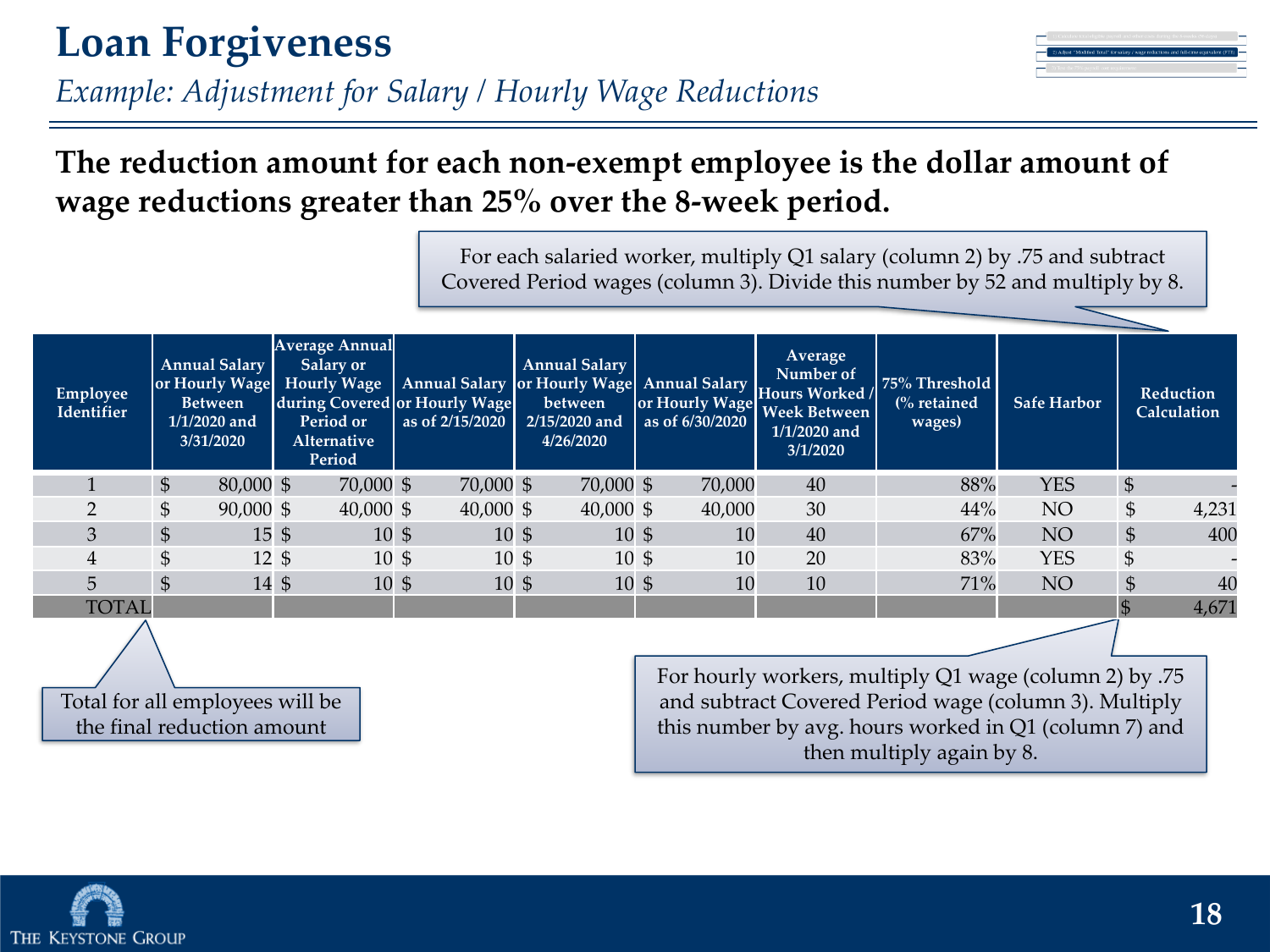*Adjustment for FTE Reduction*



#### **The Forgiveness Amount will be further reduced in proportion to the total reduction in FTE employees when comparing pre- and post-pandemic staffing.**

- The CARES Act states that "the amount of loan forgiveness shall be reduced proportionately by the average number of full-time equivalent employees per month during the Covered Period as compared to either (at the election of the borrower in most circumstances) February 15, 2019 through June 30, 2019 or January 1, 2020 through February 29, 2020."
- Safe harbor
	- $\circ$  If the employer meets <u>both</u> of the following criteria, FTE Reductions do not apply:
		- − (i) The company reduced its FTE in the period from Feb 15, 2020 to April 26, 2020 and,
		- − (ii) restored the FTE headcount by June 30, 2020
		- − Note: If headcount was reduced after April 26, 2020 then safe harbor will not apply

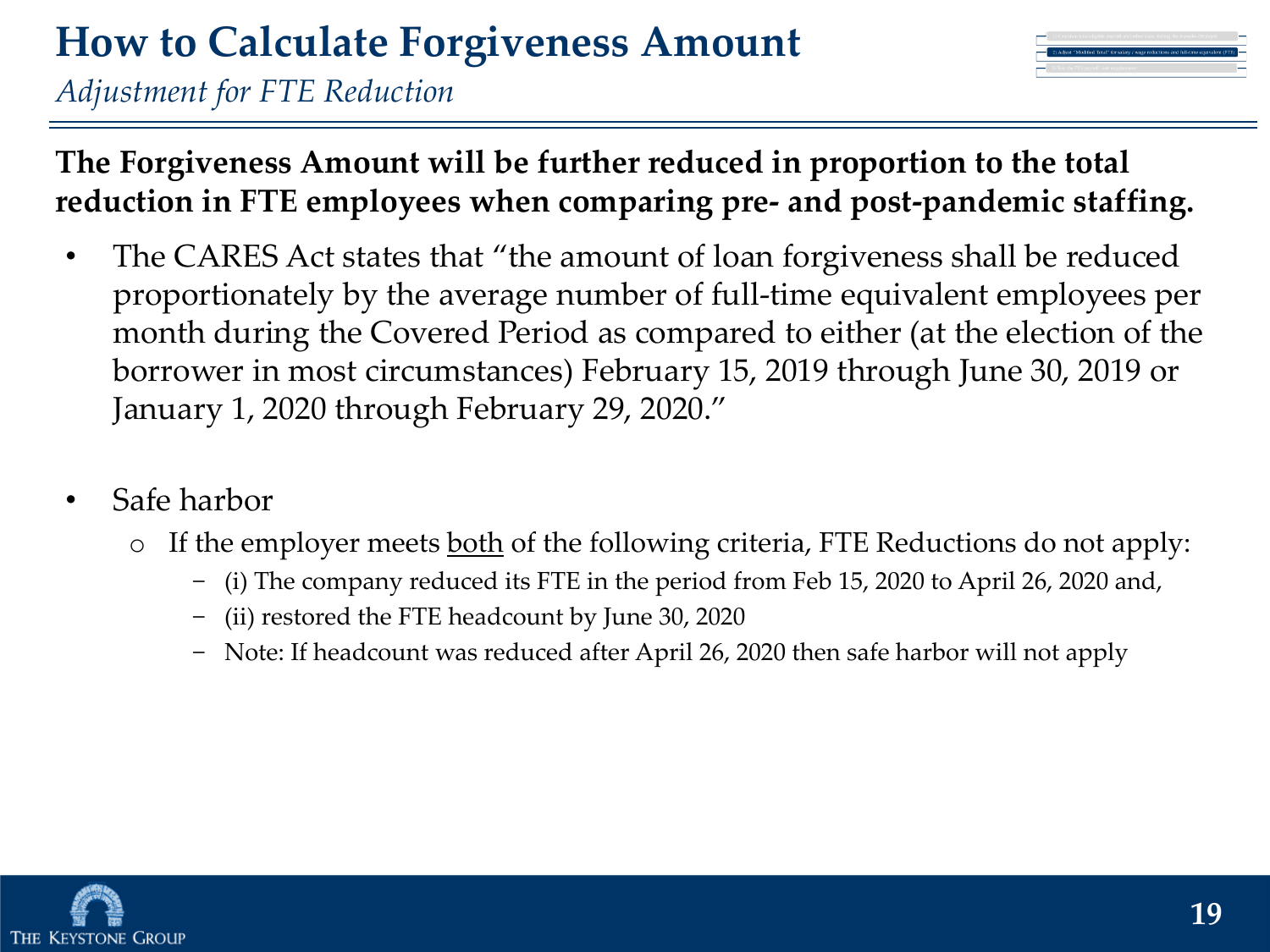*Adjustment for FTE Reduction*

**The Forgiveness Amount will be further reduced in proportion to the total reduction in employees when comparing pre- and post-pandemic staffing…** 

- Calculating the average FTE during each time period:
	- o For each employee, enter the average number of hours paid per week, divide by 40, and round the total to the nearest tenth. The maximum for each employee is 1.0.
		- − A simplified method that assigns a 1.0 for employees who work 40 hours or more per week and 0.5 for employees who work fewer hours may be used at the election of the Borrower.
	- o Note: Exceptions are included for employees who were laid off and refuse to return to work, were terminated for cause, voluntarily resigned, or voluntarily requested a reduction in hours.
- The FTE Reduction Quotient
	- o The FTE Reduction Quotient is determined by dividing the average FTE in the Covered Period or Alternate Covered Period by the average FTE headcount during the historical period selected by the borrower. This quotient, which cannot exceed 1.0, is then multiplied by the Forgiveness Amount (after Salary / Wage Reductions) to determine the Modified Total Forgiveness Amount.

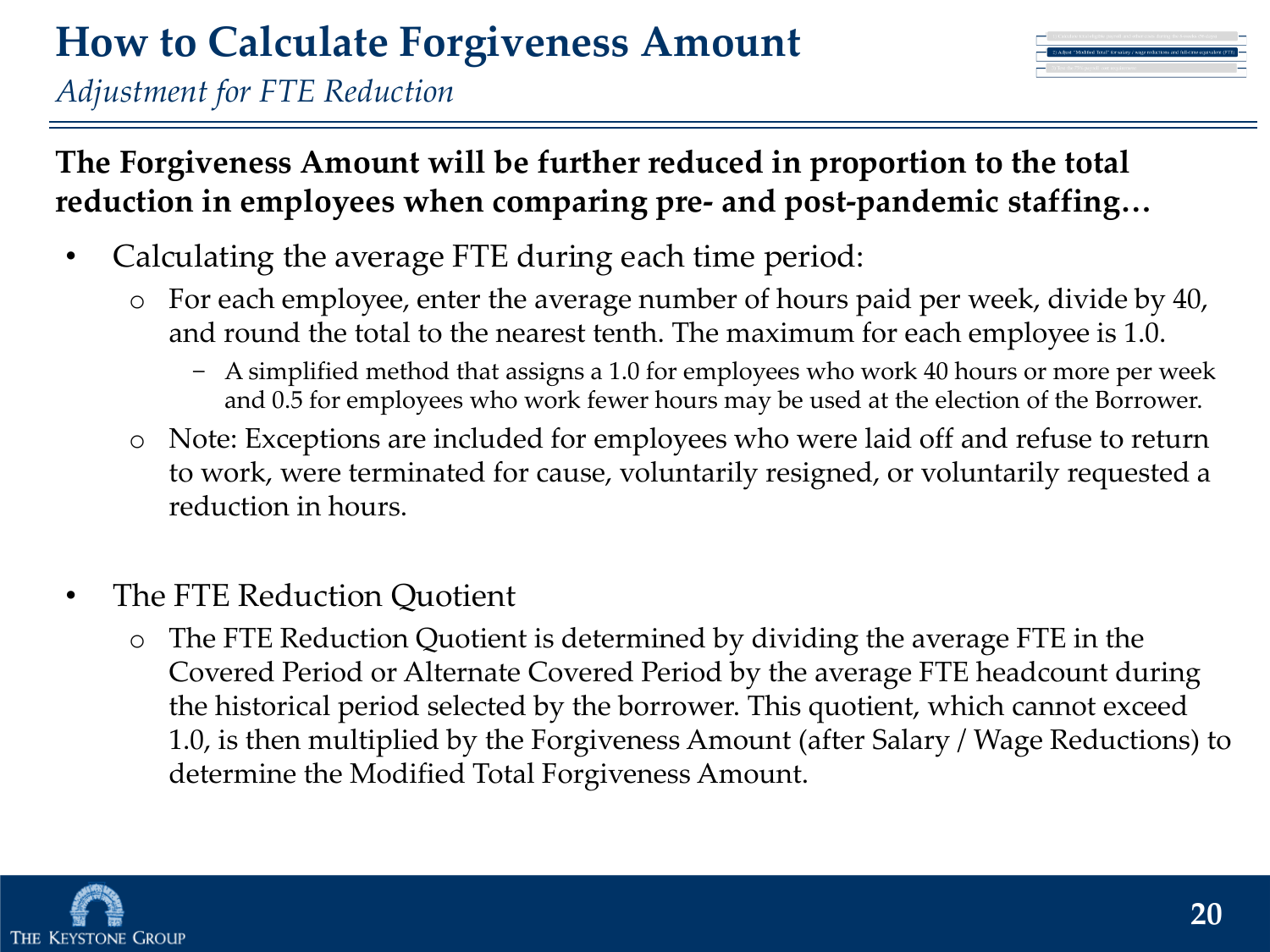| sayroll and other costs during the S-weeks (56 day                                     |  |
|----------------------------------------------------------------------------------------|--|
| 2) Adjust "Modified Total" for salary / wage reductions and full-time equivalent (FTE) |  |
|                                                                                        |  |

*Example: FTE Calculation*

**Below is an example of how a company (Borrower) would calculate FTE using either method:**



- The application requires a weekly calculation (instead of per payroll period)
- Either the calculated average or the simplified method may be used
	- o An employer with majority part-time workers who work less than 20 hours per week may be better off using the simplified method

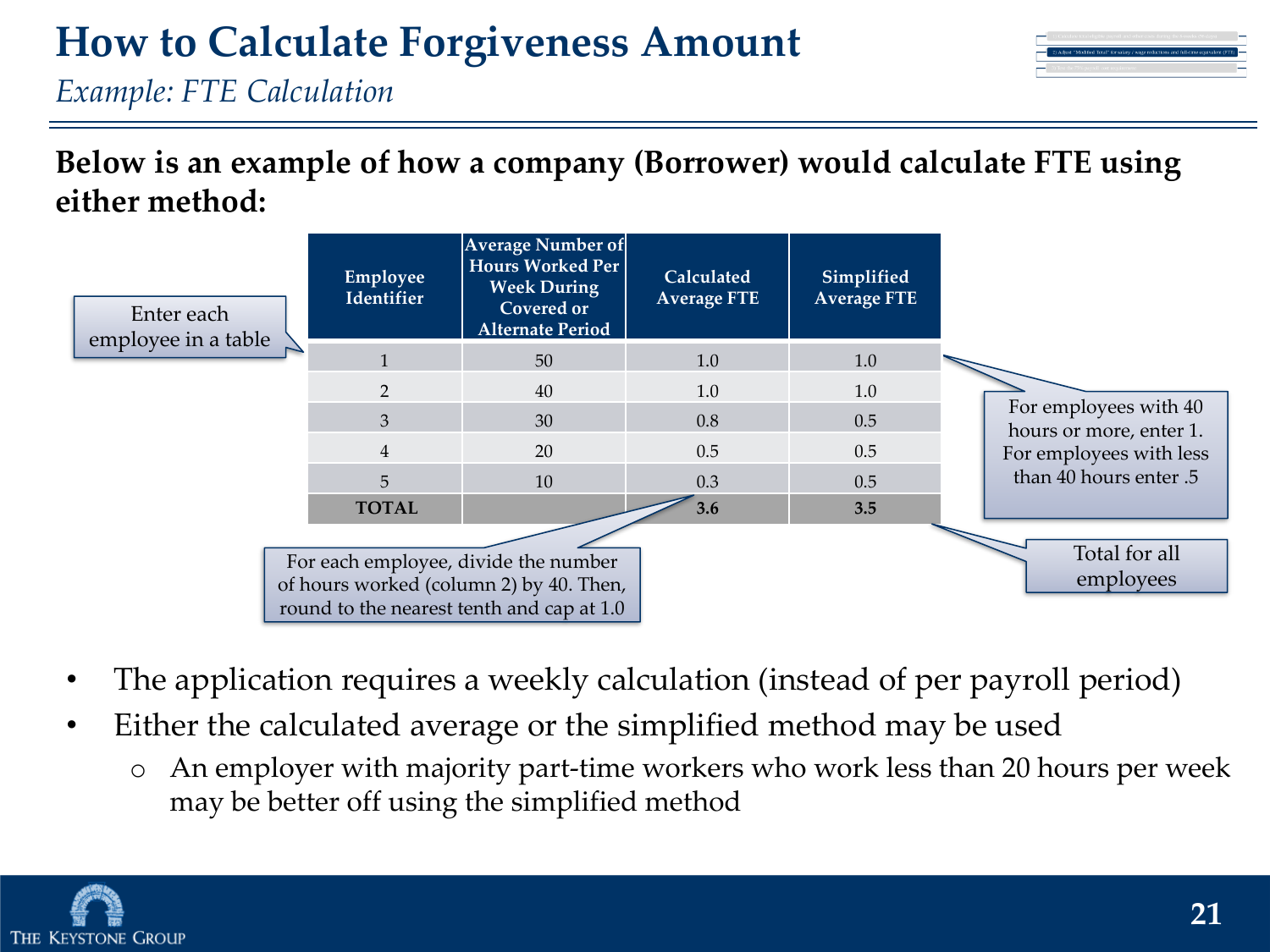*75% Payroll Cost Requirement*

**The final forgiveness amount is the lesser of (a) the modified total forgiveness amount, (b) the total PPP loan amount, or (c) the Payroll Cost Requirement…** 

(a) The Modified Total Forgiveness Amount = [(Eligible Costs - Salary and Wage Reductions) \* the FTE Reduction Quotient]



(b) Naturally, the final Forgiveness Amount may not be greater than 100% of the initial loan amount

(c) Last, the Forgiveness Amount must be at minimum 75% payroll costs. To check, divide your eligible payroll costs by .75. If the result is lower than your calculated forgiveness amount, then the lower amount is forgiven.

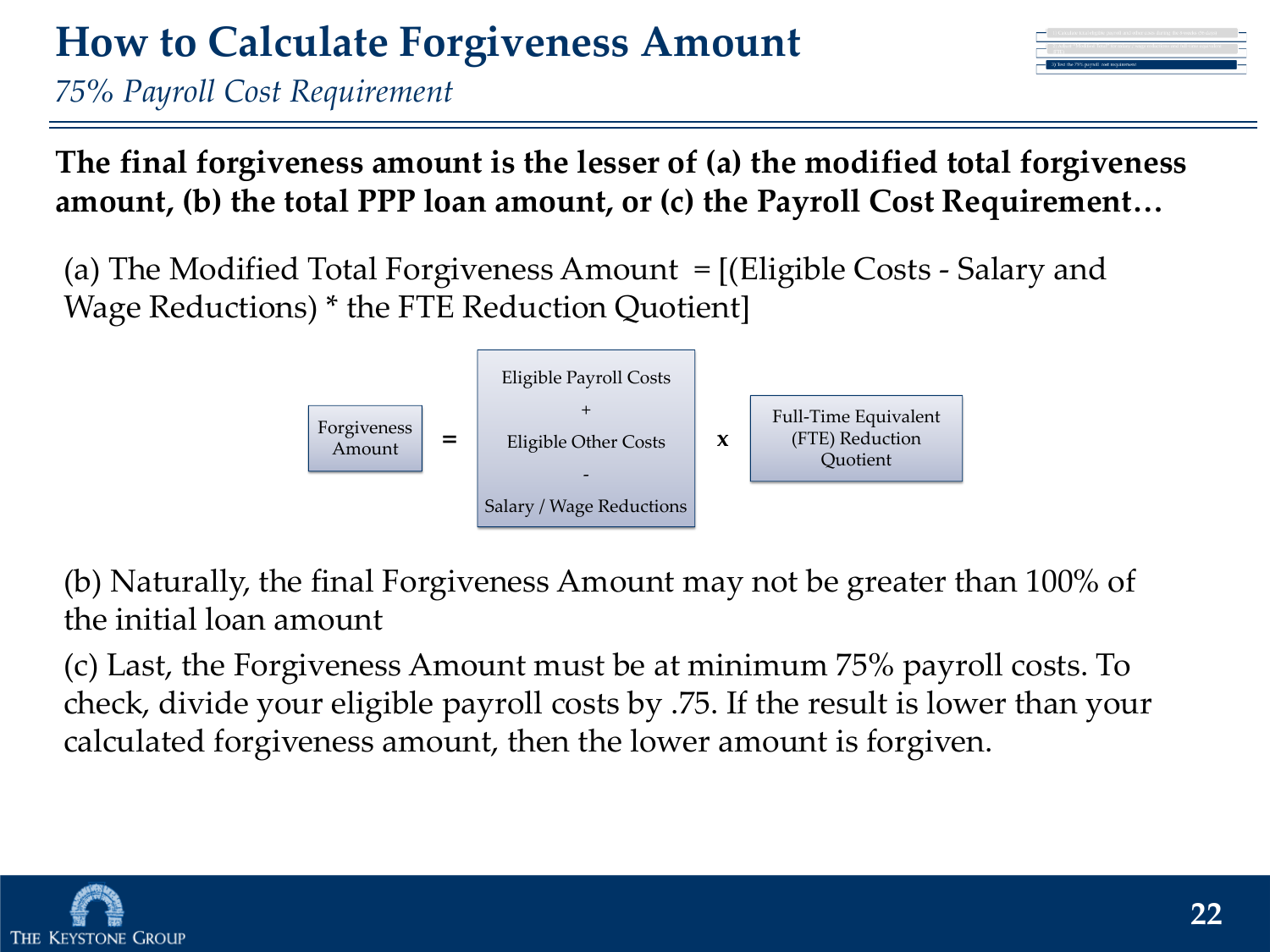|                | <b>Potential Changes in Legislation</b>    |
|----------------|--------------------------------------------|
| $\overline{5}$ | <b>Applying for Loan Forgiveness</b>       |
| $\mathbf 4$    | <b>How to Calculate Forgiveness Amount</b> |
| 3              | <b>Loan Forgiveness Overview</b>           |
| 2 <sup>1</sup> | <b>Authorized Uses and Eligible Costs</b>  |
| 1              | <b>Overview of PPP</b>                     |

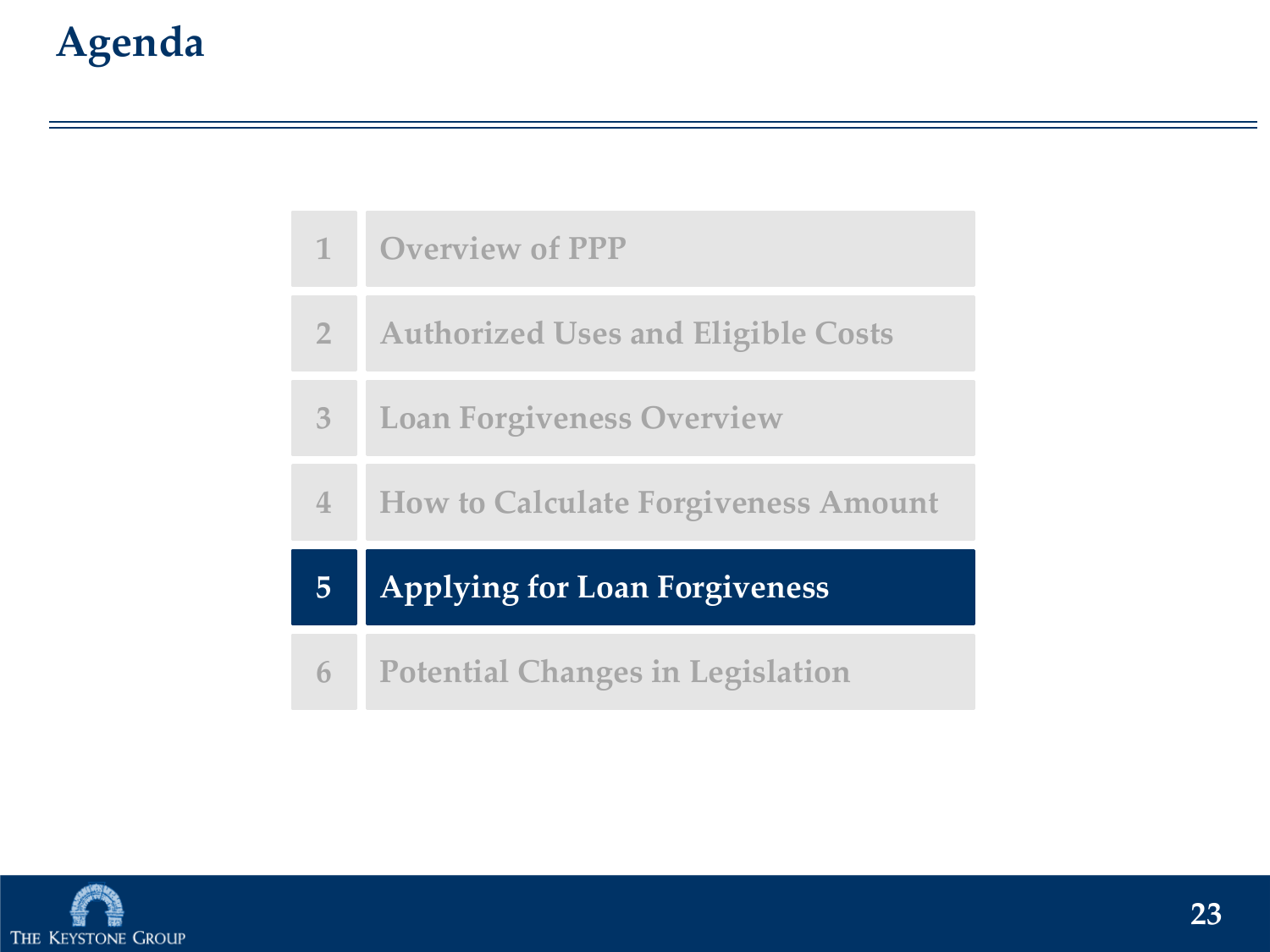### **Applying for Loan Forgiveness**

*Overview of PPP Loan Forgiveness Application*

**The Loan Forgiveness Application, which became available online on May 15th , includes 11-steps to accurately calculate the Forgiveness Amount.**

- The application should be completed by the company (Borrower) and submitted to the SBA by the Lender according to the Lender's instructions.
- The application features four parts:
	- o (1) PPP Loan Forgiveness Calculation Form
	- o (2) PPP Schedule A Summary Information for FTE and Wage / Salary Reductions
	- o (3) PPP Schedule A Worksheet FTE and Wage / Salary Reductions
	- (4) Optional PPP Borrower Demographic Information Form
- The application and its subsequent forms can be found [here](https://www.sba.gov/sites/default/files/2020-05/3245-0407%20SBA%20Form%203508%20PPP%20Forgiveness%20Application.pdf).

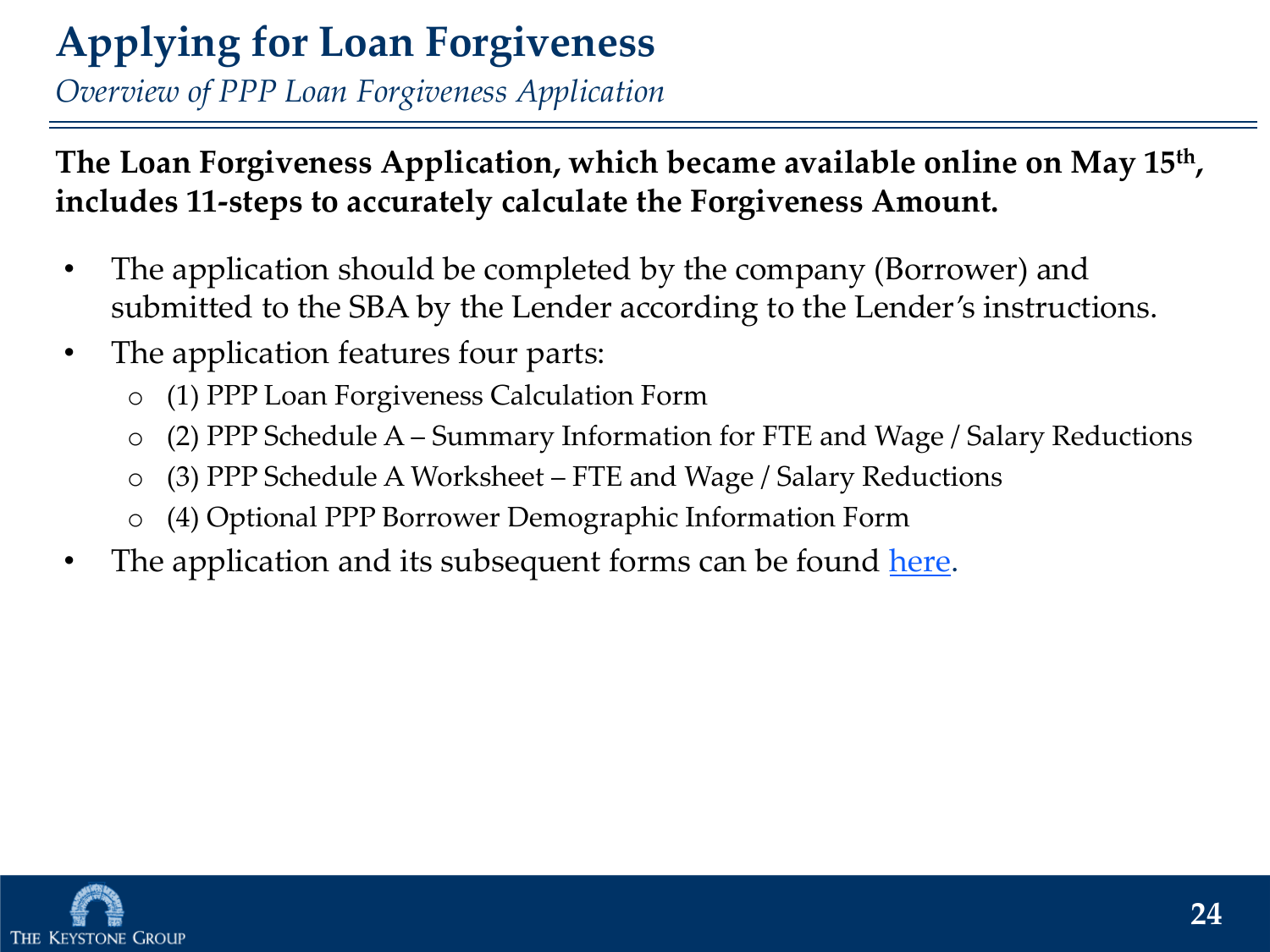|                | <b>Potential Changes in Legislation</b>    |
|----------------|--------------------------------------------|
| 5              | <b>Applying for Loan Forgiveness</b>       |
| $\mathbf 4$    | <b>How to Calculate Forgiveness Amount</b> |
| $\overline{3}$ | <b>Loan Forgiveness Overview</b>           |
| 2 <sup>1</sup> | <b>Authorized Uses and Eligible Costs</b>  |
| $\mathbf{T}$   | <b>Overview of PPP</b>                     |

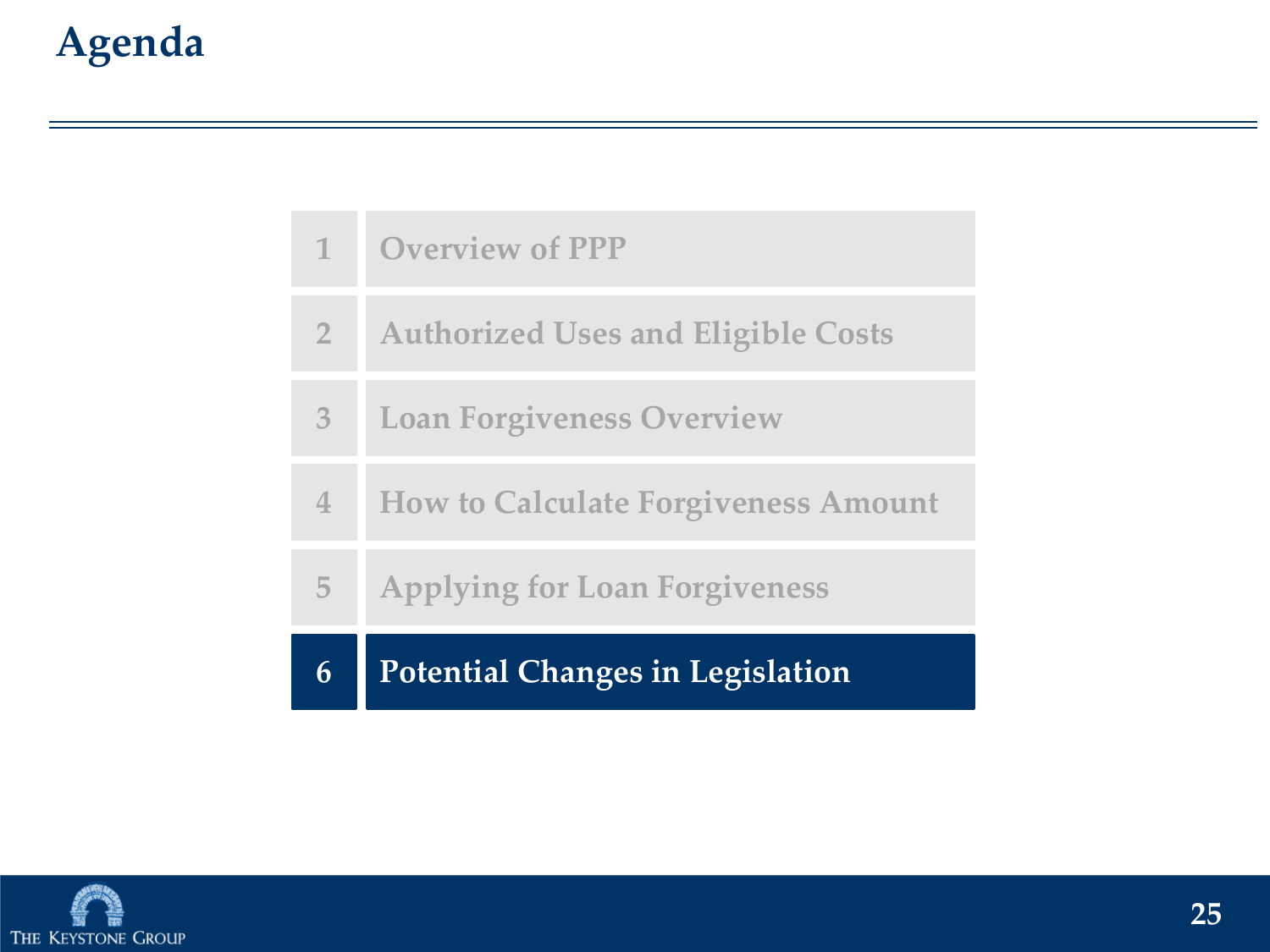### **Potential Changes in Legislation**

*H.R. 7010 – Paycheck Protection Program Flexibility Act*

**Pending congressional legislation could loosen the PPP loan terms and favorably ease the requirements for Borrowers' forgiveness eligibility.** 

- Potential changes from the current version of H.R. 7010 include:
	- o Extending loan maturity from 2 years to 5 years
	- o Extending the Covered Period from 8 weeks to the earlier of 24 weeks from the origination date or December 31st, 2020
	- o The 75/25 payroll cost test would be replaced with a 60/40 cliff requiring that 60% of funds are spent on payroll costs, otherwise no forgiveness will be given
	- $\circ$  Extending the re-hire exemption deadline for FTE safe harbor to December 31st
	- o Adding an exemption from reduction in loan forgiveness if the business is, in good faith, able to document the inability to rehire its full workforce due to:
		- − Inability to find qualified employees to hire, or
		- − Inability to restore business to comparable level activity due to social distancing
	- o Borrowers will be eligible for the deferral of the employers' portion of Social Security payroll taxes, regardless of whether the borrower receives forgiveness

**However, the bill must still pass the Senate and be signed into law by the President before replacing the current rules. Track the bill's status [here](https://www.congress.gov/bill/116th-congress/house-bill/7010).**